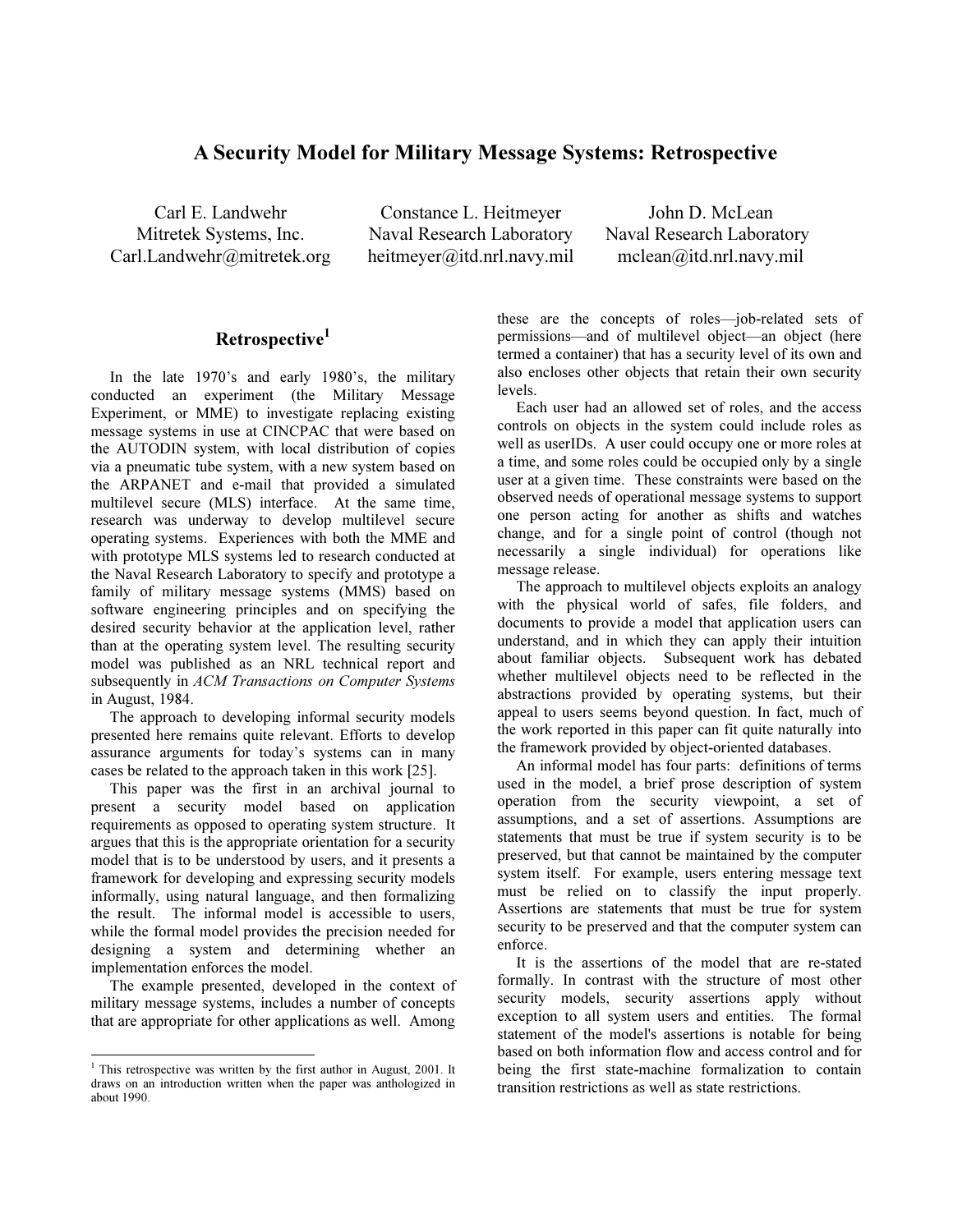Prior to its publication, a draft version of the security model formed the basis for a study of database security problems conducted under the auspices of the National Academy of Sciences in the early 1980's to investigate problems in multilevel secure document handling systems. In this context, the message system example was considered as a restricted version of a database management system.

Many other technical reports and papers were produced by the SMMS research project, covering software design, implementation, and operation of prototype systems based on this model. Some of these are included in the bibliography at the end of this paper [27- 38]. None of the prototypes made the transition to an operational system, but the ideas in this paper did influence the design of some classified operational systems. The security modeling approach was subsequently applied to several operational systems as documented in [26].

The paper as presented below is substantially the same as published in ACM Transactions on Computer Systems, except for the correction of a few minor errors in the original publication.

# Abstract<sup>2</sup>

Military systems that process classified information must operate in a secure manner; that is, they must adequately protect information against unauthorized disclosure, modification, and withholding. A goal of current research in computer security is to facilitate the construction of multilevel secure systems, systems that protect information of different classifications from users with different clearances. Security models are used to define the concept of security embodied by a computer system. A single model, called the Bell and LaPadula model, has dominated recent efforts to build secure systems but has deficiencies. We are developing a new approach to defining security models based on the idea that a security model should be derived from a specific application. To evaluate our approach, we have formulated a security model for a family of military message systems. This paper introduces the message system application, describes the problems of using the Bell-LaPadula model in real applications, and presents our security model both informally and formally. Significant aspects of the security model are its definition of multilevel objects and its inclusion of applicationdependent security assertions. Prototypes based on this model are being developed.

Categories and Subject Descriptors: C.2.0 [Computer-Communication Networks]: General--Security and protection; D.4.6 [Operating Systems]: Security and Protection--access controls; information flow controls;

-

verification; F.3.1 [Logics and Meaning of Programs]: Specifying and Verifying and Reasoning about Programs- -assertions; invariants; specification techniques; H.4.3 [Information Systems Applications]: Communications Applications--electronic mail

General Terms: Security, Verification

Additional Key Words and Phrases: Storage channels, message systems, confinement

# 1 Introduction

A system is *secure* if it adequately protects information that it processes against unauthorized disclosure, unauthorized modification, and unauthorized withholding (also called denial of service). We say "adequately" because no practical system can achieve these goals without qualification; security is inherently relative. A secure system is *multilevel secure* if it protects information of different classifications from users with different clearances; thus some users are not cleared for all of the information that the system processes. Security models have been developed both to describe the protection that a computer actually provides and to define the security rules it is required to enforce [14]. In our view, a security model should enable users to understand how to operate the system effectively, implementors to understand what security controls to build, and certifiers to determine whether the system's security controls are consistent with the relevant policies and directives and whether these controls are implemented correctly [13].

In recent years, the Bell and LaPadula model [4, 8], has dominated efforts to build secure systems. The publication of this model advanced the technology of computer security by providing a mathematical basis for examining the security provided by a given system. Moreover, the model was a major component of one of the first disciplined approaches to building secure systems. The model describes a secure computer system abstractly, without regard to the system's application. Its approach is to define a set of system constraints whose enforcement will prevent any application program executed on the system from compromising system security. The model includes *subjects*, which represent active entities in a system (such as active processes), and objects, which represent passive entities (such as files and inactive processes). Both subjects and objects have security levels, and the constraints on the system take the form of axioms that control the kinds of access subjects may have to objects.

One of the axioms, called the \*-property ("starproperty"), prohibits a subject from simultaneously having read access to one object at a given security level and write access to another object at a lower security level. Its purpose is to prevent subjects from moving data of a given security level to an object marked with a lower

<sup>&</sup>lt;sup>2</sup> The work described in this paper was performed while all three authors were associated with the Naval Research Laboratory.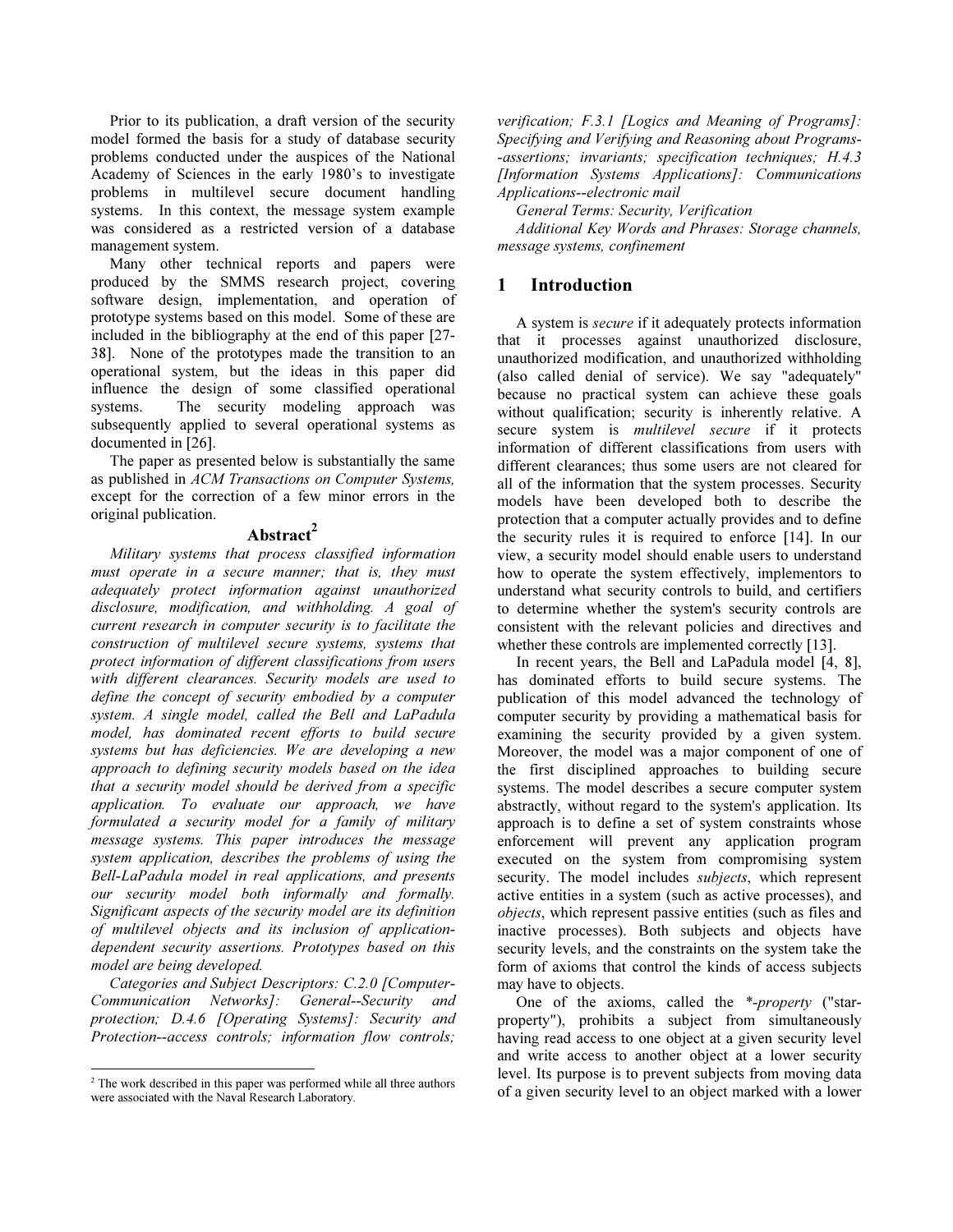security level. Originally, the model applied this constraint to all subjects, since a subject might execute any arbitrary application program, and arbitrary programs executed without this constraint could indeed cause security violations.

A system that strictly enforces the axioms of the original Bell-LaPadula model is often impractical: in real systems, users may need to invoke operations that, although they do not violate our intuitive concept of security, would require subjects to violate the \*-property. For example, a user may need to extract an UNCLASSIFIED paragraph from a CONFIDENTIAL document and use it in an UNCLASSIFIED document. A system that strictly enforces the \*-property would prohibit this operation.

Consequently, a class of *trusted subjects* has been included in the model. These subjects are trusted not to violate security even though they may violate the \* property. Systems based on this less restrictive model usually contain mechanisms that permit some operations the \*-property prohibits, for example, the trusted processes in KS OS [17] and SIGMA [1]. The presence of such mechanisms makes it difficult to determine the actual security policy enforced by the system and complicates the user interface.

To avoid these problems, we propose a different approach. Instead of starting with an applicationindependent abstraction for a secure computer system and trying to make an application fit on top of it, we start with the application and derive the constraints that the system must enforce from both the functional and security requirements of the application. In this way, it is possible to construct a set of assertions that is enforced uniformly on all the system software. To evaluate our approach, we have formulated a security model for a family of military message systems. Defining an application-based security model is part of a larger effort whose goals are (1) to develop a disciplined approach to the production of secure systems and (2) to produce fully worked-out examples of a requirements document and a software design for such systems. In this paper, we introduce the message system application, discuss the Bell-LaPadula trusted process approach to building secure systems, and present a security model for military message systems both informally and formally.

# 2 Requirements of Military Message Systems

In recent years, automation has been applied increasingly to the handling of military messages [10]. While the primary purpose of military message systems is to process formal messages (i.e., official messages exchanged by military organizations), such systems may also handle informal messages (i.e., unofficial messages

exchanged by individuals). Formal messages are transmitted over military networks, such as AUTODIN; their format and use is governed by military standards. Examples of informal messages are those currently supported by several message systems (e.g., HERMES [19]) available on the ARPA network.

# 2.1 Functional Requirements

Message system operations may be organized into three categories: operations on incoming messages, operations on outgoing messages, and message storage and retrieval. Operations in the first category permit a user to display and print messages he has received. Second-category operations support the creation, editing, and transmission of outgoing messages. Message storage and retrieval operations allow users to organize messages into message files and to retrieve messages via single keys (e.g., message id) or combinations of keys (e.g., subject and originator). Typically, military systems that process formal messages provide the same operations as systems that process informal messages plus several additional operations, such as distribution determination, action and information assignment, and release [10].

# 2.2 Security Requirements

Each formal military message is composed of several fields, including To, From, Info, Date-Time-Group, Subject, Text, Security, and Precedence. A classification, such as UNCLASSIFIED or SECRET, is assigned to each field and to some subfields, for example, the paragraphs of the Text field; further, the overall message has a classification that is at least as high as that of any field or subfield. Thus, the *Subject* field of a message may be classified at a lower level than the message as a whole, and two paragraphs of the Text field may have different classifications.

In some data processing applications, users process information at a single security level for long periods of time. In contrast, message system users often need to handle data of several classifications during a single computer session. For example, a user may wish to compose an unclassified message based in part on a previous classified message he has received. To accomplish this, he must simultaneously display the classified information and compose the unclassified message. As a further example, the user may wish to scan newly arrived messages and print only those that are unclassifed. To do so, he must display data of several different classifications and then print a hard copy only of the unclassifed data.

Military message systems are required to enforce certain security rules. For example, they must insure that users cannot view messages for which they are not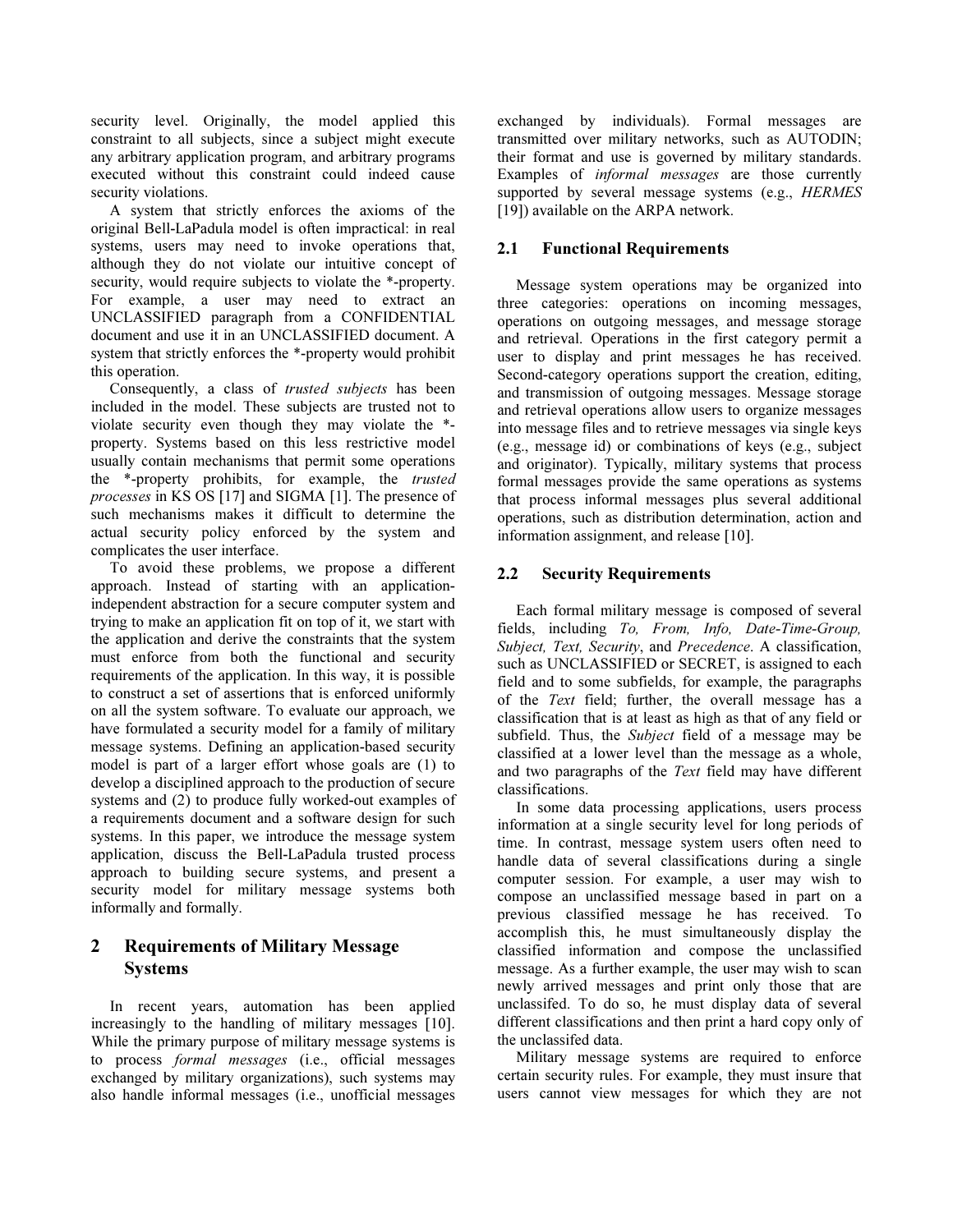cleared. Unfortunately, most automated systems cannot be trusted to enforce such rules. The result is that many military message systems operate in "system-high" mode: each user is cleared to the level of the most highly classified information on the system. A consequence of system-high operation is that all data leaving the computer system must be classified at the system-high level until a human reviewer assigns the proper classification.

A goal of our research is to design message systems that are multilevel secure. Unlike systems that operate at system-high, multilevel secure systems do not require all users to be cleared to the level of the highest information processed. Moreover, information leaving such a system can be assigned its actual security level rather than the level of the most highly classified information in the system. Unlike a system that operates at system-high, a multilevel system can preserve the different classifications of information that it processes.

# 3 Experience with the Bell-Lapadula Model and Trusted Processes

While its complete formal statement is lengthy and complex, the Bell-LaPadula model may be briefly summarized by the following two axioms:

(a) the simple security rule, which states that a subject cannot read information for which it is not cleared ("no read up"), and

(b) the \*-property, which states that a subject cannot move information from an object with a higher security classification to an object with a lower classification ("no write down").

These axioms are to be enforced by restricting the access rights that subjects, for example, users and processes, have to objects, for example, files and devices. A less frequently described part of the Bell-LaPadula model is its concept of trusted subjects, that is, subjects that are allowed "to operate without the extra encumbrance of the \*-property" because they are trusted "never [to] mix information of different security levels" [3]. More precisely, a trusted subject can have simultaneous read access to objects of classification x and write access to objects of classification y, even if the classification of y is less than the classification of x. The formal statement of the Bell-LaPadula model places no constraints on the trusted subject's violations of the \* property.

A number of projects have used the Bell-LaPadula model to describe their security requirements. In these projects, strict enforcement of the Bell-LaPadula axioms without trusted subjects has proved to be overly restrictive. Hence, trusted processes have been introduced as an implementation of the concept of trusted subjects. Below, we summarize experience with the Bell-LaPadula model and trusted processes in four projects: the Military Message Experiment (MME), the Air Force Data Services Center (AFDSC) Multics, the Kernelized Secure Operating System (KSOS), and the Guard message filter.

# 3.1 MME

The MME's goal was to evaluate the utility of an interactive message system in an operational military environment [23]. During the MME, more than 100 military officers and staff personnel used SIGMA, the message system developed for the experiment, to process their messages [21, 22]. Although SIGMA was built on the nonsecure TENEX operating system, its user interface was designed as though it were running on a *security* kernel (i.e., a minimal, tamperproof mechanism that assures that all accesses subjects have to objects conform to a specified security model). SIGMA's user interface was designed so that it would not change if SIGMA were rebuilt to operate with a security kernel. During the planning phase of the MME, it was decided that SIGMA would enforce the Bell-LaPadula model [1]. This decision led to a number of difficulties, three of which are described below. The first problem arose from the initial decision, later changed, to adopt the model without trusted subjects; the other two problems apply to Bell-LaPadula with or without trusted subjects.

Prohibition of write-downs. The \*-property of Bell-LaPadula disallows write-downs; yet, in certain cases, message system users need to lower the classification of information. For example, a user may create a message at TOP SECRET, and, after he has entered the message text, decide that the message classification should be SECRET. A system that strictly enforces the \*-property would prohibit a user from reducing the message classification. The user would be required to create a new message at SECRET and re-enter the text.

Absence of multilevel objects. Bell-LaPadula recognizes only single-level objects; some message system data objects (e.g., messages and message files) are inherently multilevel. A computer system that treats a multilevel object as single-level can cause some information to be treated as more highly classified than it really is. For example, when a user of such a system extracts an UNCLASSIFIED paragraph from a SECRET message, the system labels the paragraph SECRET even though the paragraph is actually UNCLASSIFIED.

No structure for application-dependent security rules. Military message systems must enforce some security rules that are absent in other applications. An example is a rule that allows only users with release authority to invoke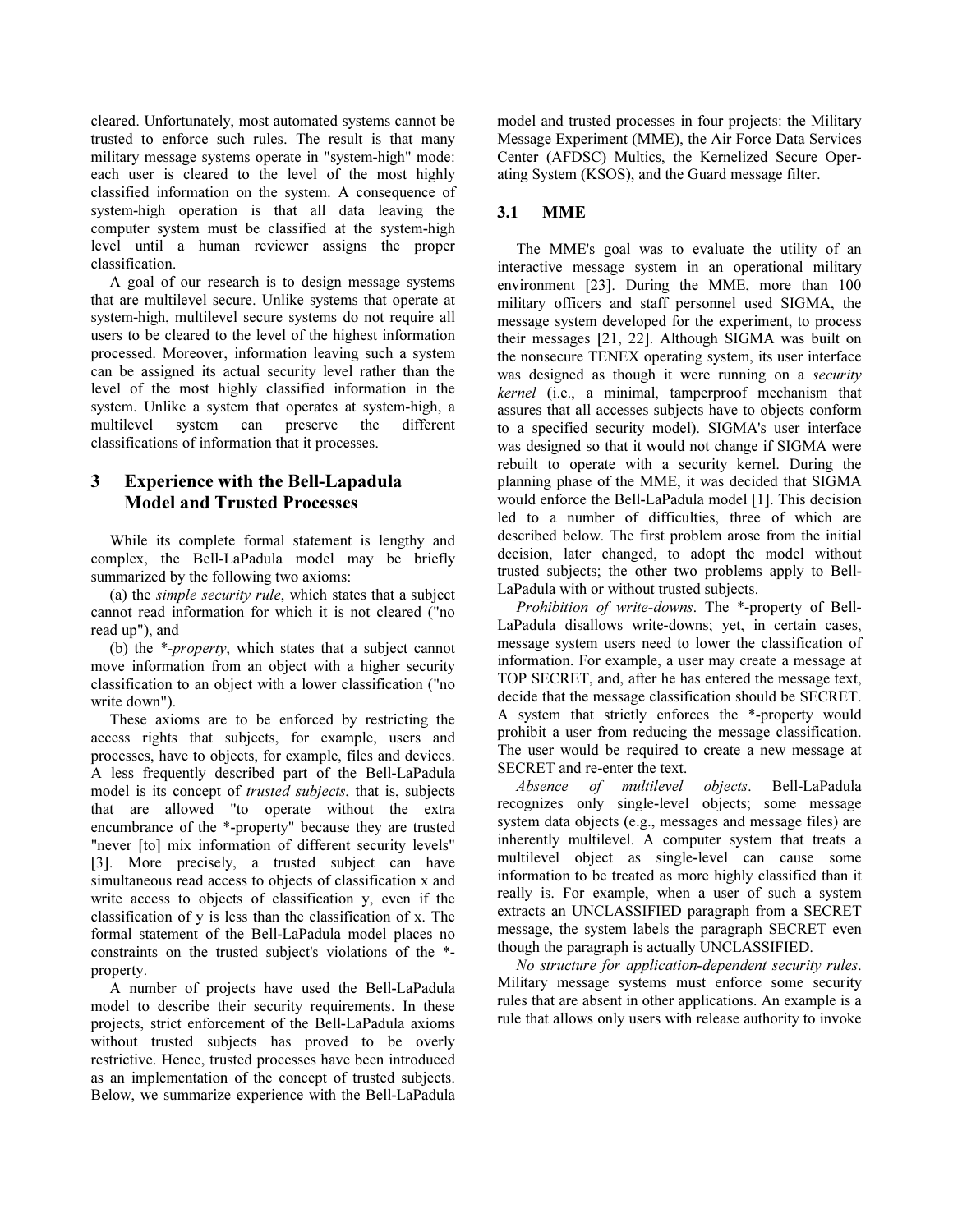the release operation<sup>3</sup>. Such application-dependent rules are not covered by Bell-LaPadula, and, hence, must be defined outside of it.

To address the first problem (and, to some extent, the third), the SIGMA developers designed a trusted process that is not constrained by the \*-property and is, therefore, permitted to perform write-downs. For example, a SIGMA user could search a file containing both UNCLASSIFIED and SECRET messages and then display an UNCLASSIFIED message whose citation was returned by the search; such an operation required the intervention of the trusted process since the message citation was transmitted from the SECRET process that did the search to the UNCLASSIFIED process that handled the message display. Unlike the Bell-LaPadula model, which puts no explicit constraints on write-downs performed by the trusted subjects, SIGMA's trusted process narrowly limited the cases in which write-downs were permitted. Ames [1] provides further details on the role of the trusted process in SIGMA.

SiGMA's use of a trusted process was helpful in that it relaxed the rigid constraints of Bell-LaPadula, thus permitting users to perform required operations. However, adding the trusted process also caused a serious problem: it made the security policy that SIGMA enforced difficult to understand. Interviews held during the MME revealed that few SIGMA users clearly understood the security policy that was being enforced. It was an assumption of SIGMA's design that user confirmation of securityrelevant operations would prevent security violations. However, because users issued confirmations without comprehending why these confirmations were needed, this assumption was unwarranted.

# 3.2 AFDSC Multics

In the mid-1970s, Multics was modified to include the Access Isolation Mechanism (AIM). This version of Multics, which has been used at the ADFSC for several years, supports the assignment of security levels to processes and segments and enforces the Bell-LaPadula model. Multics-AIM also contains trusted functions, invoked via a special operating system gate, to enforce access control on objects smaller than a segment, to allow security officers to downgrade files in response to user requests, and to provide other "privileged" operations.

Although Multics-AIM is generally considered a success, experience with it at the AFDSC illustrates some difficulties that arise from strict enforcement of the Bell-LaPadula axioms and from the use of trusted functions. For example, if a user operating at the TOP SECRET

level wishes to send an UNCLASSIFIED message to another user operating at the SECRET level, Multics-AIM requires that the message be treated as though it were TOP SECRET. The recipient is not notified of its arrival until he logs in as a TOP SECRET user.

Problems also occur when a user operating at a low security level tries to send mail to a user at a higher level. Mailbox segments in Multics-AIM are special: they have both a minimum and maximum access level. The minimum is defined by the level of the directory that contains the mailbox segment. Thus, a user operating at UNCLASSIFIED is prohibited from sending a message to a mailbox located in a SECRET directory. In this case, the mail could not be sent unless the sender were to log out and log back in at the SECRET level. Because this situation arises frequently, system administrators are allowed to invoke a trusted function that permits them to send mail without logging out and logging back in again.

# 3.3 KSOS

KSOS [17] was to be a security-kernel based system with a UNIX-compatible program interface on a DEC PDP-11. The KSOS security kernel was designed to strictly enforce the axioms of the Bell-LaPadula model on user-provided programs. To handle those situations where strict enforcement is incompatible with functional requirements, the kernel recognizes certain "privileges" that allow some processes to circumvent parts of this enforcement. These privileges include the ability to violate the \*-property to change the security or integrity level [5] of objects, and to invoke certain security kernel functions. KSOS developers defined a special category of software, called Non-Kernel Security Related (NKSR), that supports such privileges. For example, the "Secure Server" of the KSOS NKSR allows a user to reduce the security level of files he owns and to print a file classified at a lower security level without raising the security level of the printed output to the level of this process. Both of these operations would be prohibited by strict enforcement of the Bell-LaPadula axioms.

# 3.4 Guard

The Guard message filter [24] is a computer system that supports the monitoring and sanitization of queries and responses between two database systems operating at different security levels. When a user of the less sensitive system requests data from the more sensitive system, a human operator of the Guard must review the response to ensure that it contains only data that the user is authorized to see. The operator performs this review via a visual display terminal.

One version of the Guard is being built on a security kernel that enforces the axioms of the Bell-LaPadula

**EXECUTE:**<br><sup>3</sup> Releasing a message is security-relevant because it allows a wider set of users to view the message and because it certifies that a particular military organization originated the message.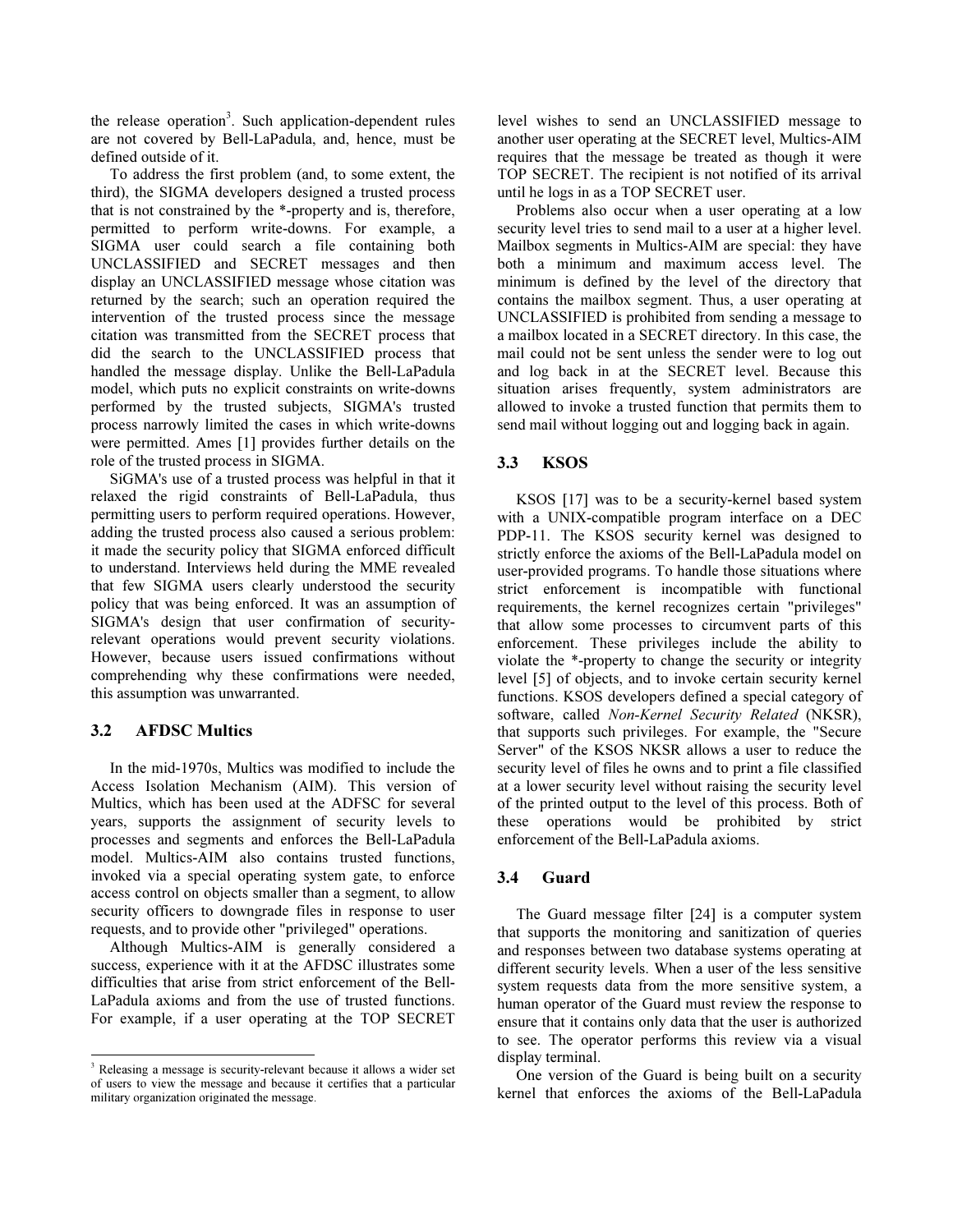model. However, strict enforcement of the \*-property is not possible since a major requirement of the Guard system is to allow the operator to violate it, that is, to allow information from the more sensitive system to be sanitized and "downgraded" (or simply downgraded), so that it can be passed to systems that store less sensitive information. An important component of this version's design is the trusted process that performs this downgrading.

### 3.5 Lessons Learned

Experience has shown that, on one hand, the axioms of the Bell-LaPadula model are overly restrictive: they disallow operations that users require in practical applications. On the other hand, trusted subjects, which are the mechanism provided to overcome some of these restrictions, are not restricted enough. The formal model provides no constraints on how trusted subjects violate the \*-property. Consequently, developers have had to develop ad hoc specifications for the desired behavior of trusted processes in each individual system. While such an approach relaxes the rigid enforcement of the \*-property, it introduces two additional problems:

(1) Use of the axioms in conjunction with trusted processes makes it difficult to determine the exact nature of the security rules that a system enforces. In the MME and the other three projects described, the security rules enforced by the system as a whole are not the same as the axioms of the model. The actual security rules enforced by each system include both the axioms of the Bell-LaPadula model and the exceptions allowed by the trusted processes.

(2) Because the actual policies in practical systems deviate from the Bell-LaPadula axioms, any inductive proof that such a system maintains a secure state, based on strict enforcement of the axioms of the model, is a proof about only part of the system and cannot apply to the entire system. Moreover, trusted subjects do not address directly<sup>4</sup> the two other problem areas of the Bell-LaPadula model discussed above, that is, its failure to support multilevel objects and its lack of a structure for including application-dependent security rules.

-

# 4 Military Message System (MMS) Security Model

Our goal is to define a single, integrated security model that captures the security policy that a military message system must enforce, without mentioning the techniques or mechanisms used to implement the system or to enforce the policy. The security model defined below is intended to allow users to understand security in the context of message systems, to guide the design of military message systems, and to allow certifiers to evaluate such systems. The model presented here is informal; it is the basis for the formal model presented in the following section.

In this section we define some terms, use them to describe how a user views the system's operation, and state assumptions and assertions, based on the terms and the user's view of operation, that are intended to be sufficient to assure the security of the system. The security model comprises the definitions, user's view of operation, the assumptions, and the assertions. It is a revision of earlier work [13, 16].

This model does not address auditing, although secure message systems clearly require auditing mechanisms. The existence of an audit trail may deter potential penetrators, but auditing is primarily a technique for providing accountability and for detecting security violations after the fact. The security model focuses on assertions that, if correctly enforced, will prevent security violations. Consequently, assertions and assumptions about auditing do not appear; in a more detailed system specification, auditing requirements would be explicit.

 The model itself places no constraints on the techniques used to implement a military message system or to verify that a particular system correctly enforces the assertions of the model. An implementation based on a complete formal specification and proof of correctness would be as admissible as one based on a security kernel and trusted processes, or even one employing standard software engineering techniques for design, testing, and validation. By separating the statement of the security model from the concerns of implementation and verification, we can allow for advances in these areas without depending on them.

### 4.1 Definitions

The definitions below correspond in most cases to those in general use and are given here simply to establish an explicit basis for the model. We distinguish between objects, which are single-level, and containers, which are multilevel. We also introduce the concept of user roles, which define job-related sets of privileges.

<sup>4</sup> Indirectly, trusted subjects can implement any arbitrary security policy. For example, a trusted subject that acts as a type manager can provide multilevel objects, and application-dependent security rules can be enforced by making controlled operations available only through trusted subjects. Our point here is that the notion of trusted subjects in itself serves only to draw a circle around the aspects of security policy not addressed by the axioms of the Bell-LaPadula model. It does not provide any framework for formulating that policy.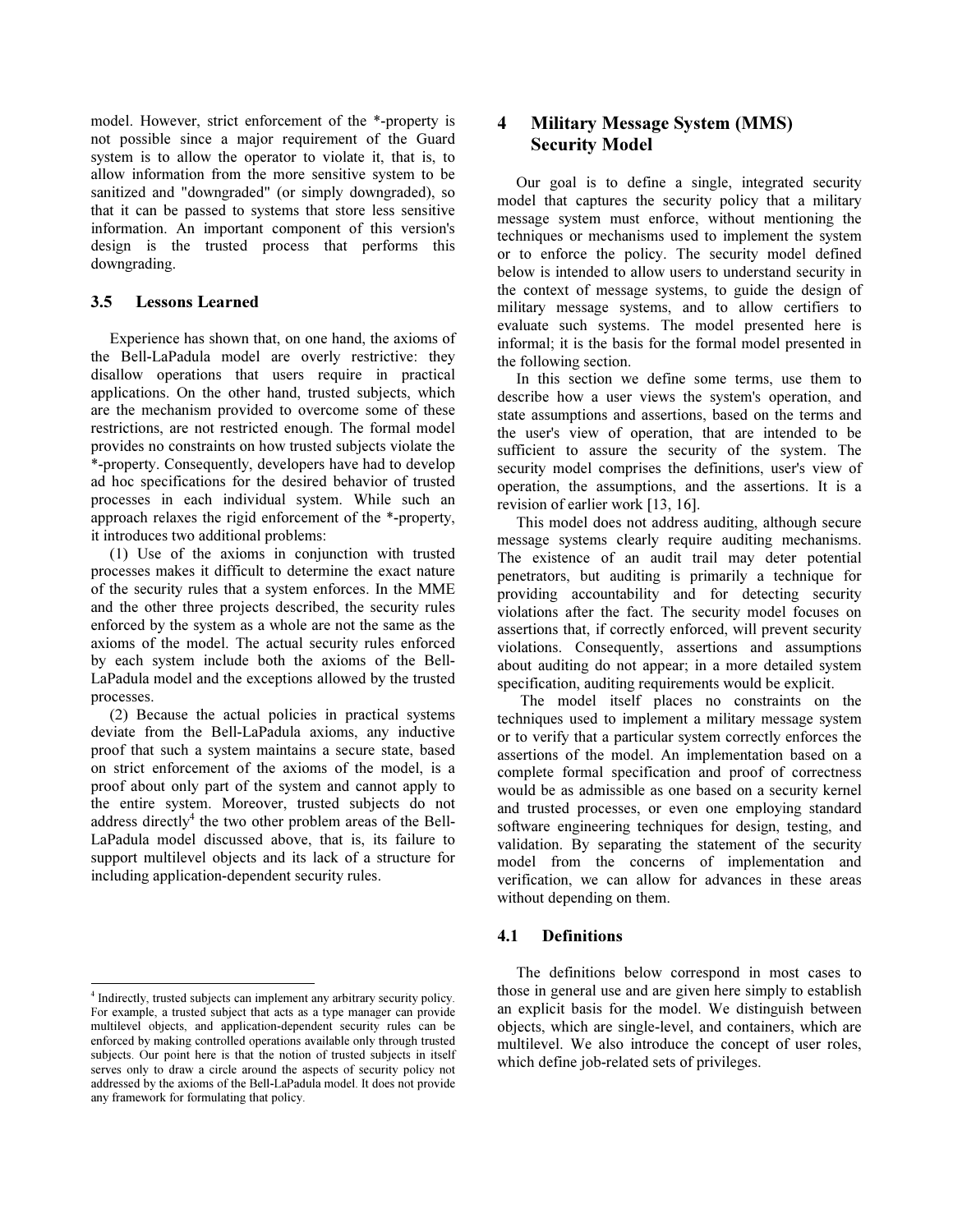Classification<sup>5</sup>: a designation attached to information that reflects the damage that could be caused by unauthorized disclosure of that information. A classification includes a sensitivity level (UNCLASSIFIED, CONFIDENTIAL, SECRET, or TOP SECRET) and a set of zero or more compartments (CRYPTO, NUCLEAR, etc.). The set of classifications, together with the relation defining the allowed information flows between levels, form a lattice [7]. Most dissemination controls, such as NATO, NOFORN, and NOCONTRACTOR, can be handled as additional compartment names.

Clearance: the degree of trust associated with a person. This is established on the basis of background investigations and the tasks performed by the person. It is expressed in the same way as classifications are, as a sensitivity level and a {possibly null) compartment set. In a secure MMS, each user will have a clearance, and operations performed by the MMS for that user may check the user's clearance and the classifications of objects to be operated on. Some other characteristics of a user, such as his nationality and employer, may also be treated as part of this clearance so that dissemination controls are handled properly.

UserID: a character string used to denote a user of the system. To use the MMS, a person must present a userID to the system, and the system must authenticate that the user is the person corresponding to that userID. This procedure is called logging in. Since clearances are recorded on the basis of one per userID, each user should have a unique userID.

User: a person who is authorized to use the MMS.

Role: the job a user is performing, such as downgrader, releaser, distributor, and so on. A user is always associated with at least one role at any instant, and the user can change roles during a session. To act in a given role, the user must be authorized for it. Some roles may be assumed by only one user at a time {e.g., distributor). With each role comes the ability to perform certain operations.

Object: a single-level unit of information. An object is the smallest unit of information in the system that has a classification. An object thus contains no other objects; it is not multilevel. There are many kinds of objects; an example is the date-time-group of a message.

Container: A multilevel information structure. A container has a classification and may contain objects (each with its own classification) and/or other containers. In most MMS family members, message files and messages are containers. Some fields of a message (such as the Text field) may be containers as well. The distinction between an object and a container is based on type, not current contents: within a family member, if an entity of type message file is a container, then all message files in that family member are containers, even if some of them are empty or contain only objects and/or containers classified at the same level as the message file itself. Devices such as disks, printers, tape drives, network interfaces, and users' terminals will be containers, rather than objects, in most MMS members.

Entity: either a container or an object.

Container Clearance Required (CCR): an attribute of some containers. For some containers, it is important to require a minimum clearance, so that if a user does not have at least this clearance, he cannot view any of the entities within the container. Such containers are marked with the attribute Container Clearance Required (CCR). For example, a user with only a CONFIDENTIAL clearance could be prohibited from viewing just the CONFIDENTIAL paragraphs of a message classified TOP SECRET by marking the message (which is a container) "CCR." On the other hand, given a message file containing both TOP SECRET and CONFIDENTIAL messages, it may be acceptable to allow the user in question to view the CONFIDENTIAL ones, even though the container (message file) as a whole is classified TOP SECRET. In this case, the file would not be marked "CCR."

ID: identifier. An ID names an entity without referring to other entities. For example, the name of a message file is an ID for that file. Some, but not necessarily all, entities can be named by identifiers. Entities may also be named by indirect references (see below).

Direct reference: a reference to an entity is direct if it is the entity's ID.

Indirect reference: a reference to an entity is indirect if it is a sequence of two or more entity names (of which only the first may be an ID). An example is "the current message's Text field's third paragraph."

Operation: a function that can be applied to an entity. It may simply allow that entity to be viewed (e.g., display a message), or it may modify the entity (update a message), or both (create a message). Some operations may involve more than one entity (copy a message from one message file to another).

Access Set: a set of triples (userID or role, operation, operand index) that is associated with an entity. The operations that may be specified for a particular entity depend on the type of that entity. If a given operation requires more than one operand, the operand index specifies the position in which a reference to this entity may appear as an operand. For messages, operations include DISPLAY, UPDATE, DELETE, and so on. The existence of a particular triple in the access set implies that the user corresponding to the specified userID or role

<sup>&</sup>lt;sup>5</sup> This definition corresponds to that used by other authors for security level. In this paper, security level and classification are synonyms.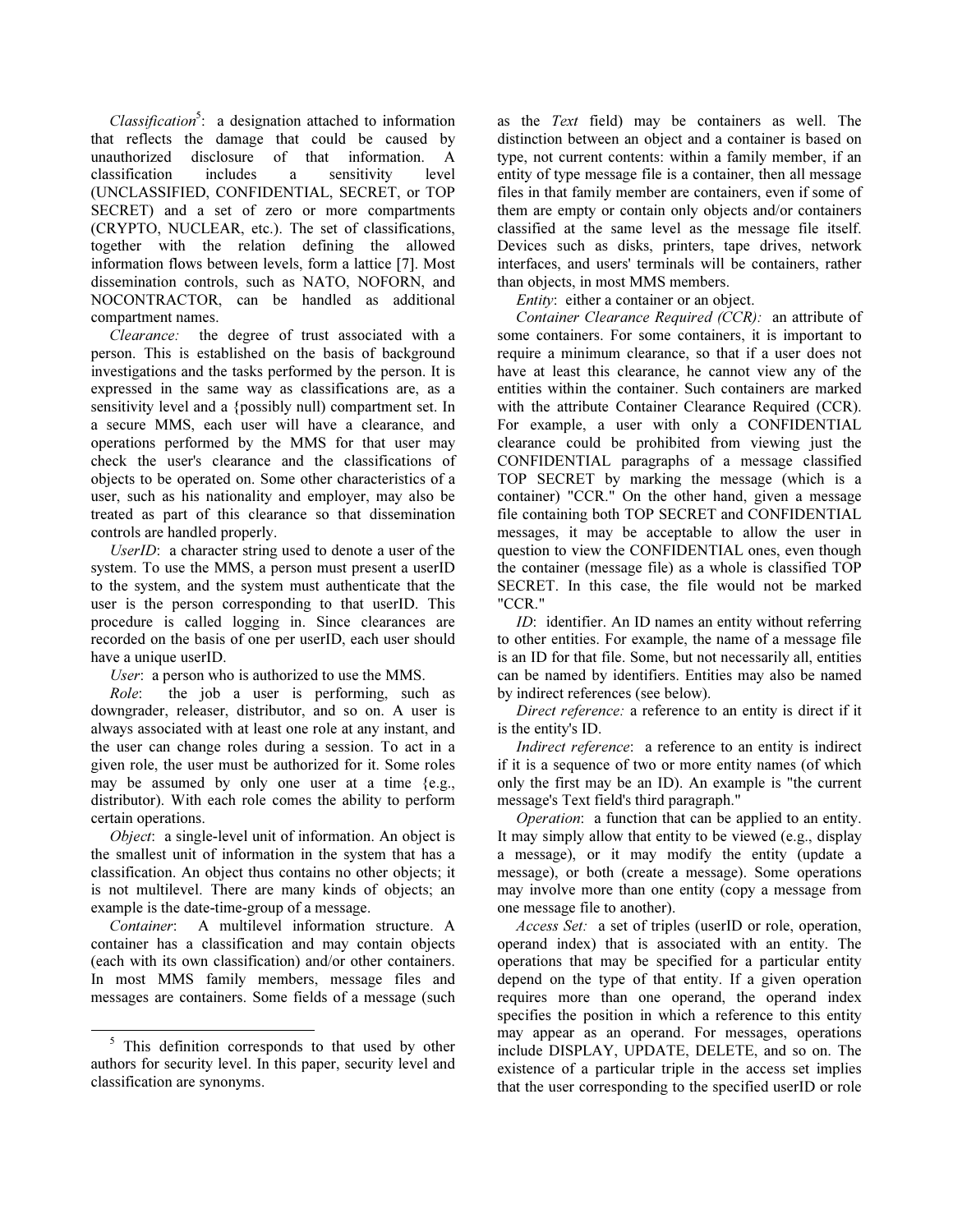is authorized to invoke the specified operation on the entity with which the set is associated.

Message: a particular type implemented by an MMS. In most MMS family members, a message will be a container, though messages may be objects in some receive-only systems. A message will include To, From, Date-Time-Group, Subject, Releaser, and Text fields, and additional fields as well. A draft message also includes a Drafter field.

### 4.2 User's View of MMS Operation

We present the following as a model of the use of a secure MMS. Terms defined above are printed in uppercase.

People can gain access to the system only by logging in. To log in, a person presents a USERID and the system performs authentication, using passwords, fingerprint recognition, or any appropriate technique. Following a successful authentication, the USER invokes OPERATIONS to perform the functions of the message system. The OPERATIONS a USER may invoke depend on his USERID and the ROLES for which he is authorized; by applying OPERATIONS, the USER may view or modify OBJECTS or CONTAINERS. The system enforces the security assertions listed below (that is, it prevents the user from performing OPERATIONS that would contradict these assertions).

### 4.3 Security Assumptions

It will always be possible for a valid user to compromise information to which he has legitimate access. To make the dependence of system security on user behavior explicit, we list the following assumptions. These assumptions are really security assertions that can only be enforced by the users of the system.

- A1. The System Security Officer (SSO) assigns clearances, device classifications, and role sets properly.
- A2. The user enters the correct classification when composing, editing, or re-classifying information.
- A3. Within a classification, the user addresses messages and defines access sets for entities he creates so that only users with a valid need-to-know can view the information.
- A4. The user properly controls information extracted from containers marked CCR {i.e., exercises discretion in moving that information to entities that may not be marked CCR).

The basis for these assumptions is that when there is no other source of information about the classification of an entity or the clearance of a person, the user is assumed to provide information that is correct.

#### 4.4 Security Assertions

The following statements hold for a multilevel secure MMS:

#### Authorization

1. A user can invoke an operation on an entity only if the user's userID or current role appears in the entity's access set along with that operation and with an index value corresponding to the operand position in which the entity is referred to in the requested operation.

#### Classification hierarchy

2. The classification of any container is always at least as high as the maximum of the classifications of the entities it contains.

### Changes to objects

3. Information removed from an object inherits the classification of that object. Information inserted into an object must not have a classification higher than the classification of that object.

#### Viewing

4. A user can view (on some output medium) only an entity with a classification less than or equal to the user's clearance and the classification of the output medium. (This assertion applies to entities referred to either directly or indirectly).

#### Access to CCR entities

5. A user can have access to an indirectly referenced entity within a container marked "Container Clearance Required" only if the user's clearance is greater than or equal to the classification of that container.

#### Translating indirect references

6. A user can obtain the ID for an entity that he has referred to indirectly only if he is authorized to view that entity via that reference.

#### Labeling requirement

7. Any entity viewed by a user must be labeled with its classification

#### Setting clearances, role sets, device levels

8. Only a user with the role of System Security Officer can set the clearance and role set recorded for a user or the classification assigned to a device. A user's current role set can be altered only by that user or by a user with the role of System Security Officer.

#### Downgrading

9. No classification marking can be downgraded except by a user with the role of downgrader who has invoked a downgrade operation.

### Releasing

10. No draft message can be released except by a user with the role of releaser. The userID of the releaser must be recorded in the "releaser" field of the draft message.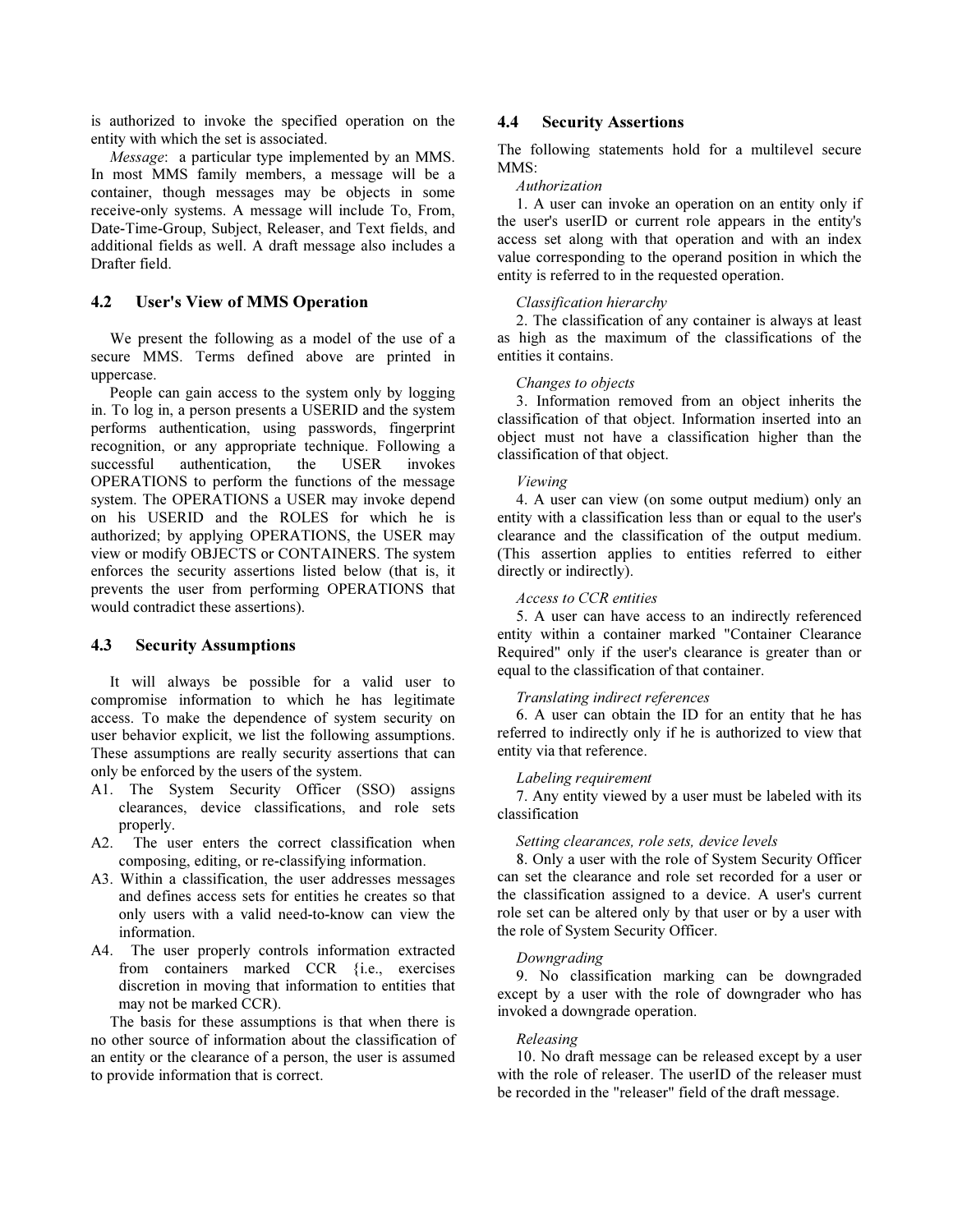#### 4.5 Discussion

The purpose of this subsection is to clarify the effects of the model in particular cases. The paragraphs below are not part of the model; the previous subsections define the model completely. Here we seek only to show how the model applies in specific circumstances.

(1) What prevents a user from copying a classified entity to an unclassified entity?

The classification of the entity being copied accompanies the data. Moving explicitly classified data to an unclassified container is a violation of assertion 2 (classification hierarchy) and 9 (downgrading), unless the user requesting the operation is the downgrader and is performing a downgrade operation, since the classification of the data in question is effectively changed by the operation. Manipulations that affect only objects are covered by assertion 3 (changes to objects).

(2) What about copying a part of an object into another object?

A part of an object inherits the classification of the whole object (assertion 3, changes to objects). Thus moving part of an object into another object is disallowed by assertions 2 (classification hierarchy) and 3 unless classification of the former object is less than or equal to that of the latter. Note that this constraint does not affect the user's ability to remove an UNCLASSIFIED paragraph (an object) from a CONFIDENTIAL document (a container) and use it in an UNCLASSIFIED document (another container).

(3) Does a user have a "login level"?

Login levels are not explicitly part of the model, but the effect of a login level can be obtained through the classification of the user's terminal. The classification of the terminal is an upper bound on the classification of information that can be displayed on it (assertion 4, viewing). If the user wishes to restrict further the level of the information that appears on the terminal, he may invoke an operation to reduce the classification of the terminal. The right to determine the classification of shared devices (disks, printers, etc.) will generally belong to the SSO. Note that restricting the level of the information that can appear on the user's terminal does not necessarily restrict the level of information that programs he invokes may have access to.

(4) Processes do not appear in the model but surely will be present in the implementation. How will their activities be constrained?

Operations, rather than processes or programs, are in the model because they correspond more closely to the user's view of the system. To the user, the system offers functions that may be invoked by typing strings of characters, pushing function keys, etc. Each function can be understood by the user as an operation. In the

implementation, processes are constrained to invoke only operations that preserve the truth of the assertions.

(5) Which entities in a particular message system will be containers and which will be objects?

This decision is part of the next more detailed level of the stated model. Some likely choices are that messages and message files will be containers and that the date-time group will be an object. It is not necessary that all message systems in the family make the same choices. If two message systems that make different choices communicate, some method of mapping between those entities that are objects in one system and containers in the other must be defined.

(6) How are entities created?

For each type of entity that users can create, there will be an operation that, when invoked, creates a new instance of that type. As with all other operations, only users who are authorized for it can invoke it. Thus, it is not necessarily the case that any particular user will be able to create any particular kind of entity; he must be authorized to do so. In particular, only users authorized for certain roles may be allowed to create certain kinds of entities.

(7) How does a user refer to an object or a container?

Some entities have identifers (IDs) that allow them to be named directly. A given entity may have zero, one, or more IDs. An entity may also be referred to indirectly by a qualified name (see the example under the definition of indirect reference). A user (or a program he invokes) can refer to an entity using any valid ID or qualified name. The former is called a direct reference and the latter an indirect reference.

(8) What policy governs access to an entity in a container? Is the classification of the container or of the contents tested and with what is it compared?

The answer to this question depends on the type of access (the operation invoked) and whether the reference is direct or indirect. If the entity is referred to directly for viewing, assertion 4 (viewing) gives the appropriate restriction. If the reference is indirect, there are two cases depending on whether or not the entity is within a container marked CCR. If it is, both assertions 4 and 5 (access to CCR entities) have an effect; otherwise, only assertion 4 is relevant. Note that a user may be permitted to view a particular entity in a CCR container if he refers to it directly, but be denied access if he refers to it indirectly. This provides a means for dealing with the aggregation problem without requiring duplicate copies of protected information: a collection of CONFIDENTIAL aggregation-sensitive objects might be stored in a container marked SECRET-CCR. A user with a CONFIDENTIAL clearance who had been given the ID of an individual object could refer to it directly, but would be unable to view the same item via an indirect reference that identified it as a member of the SECRET-CCR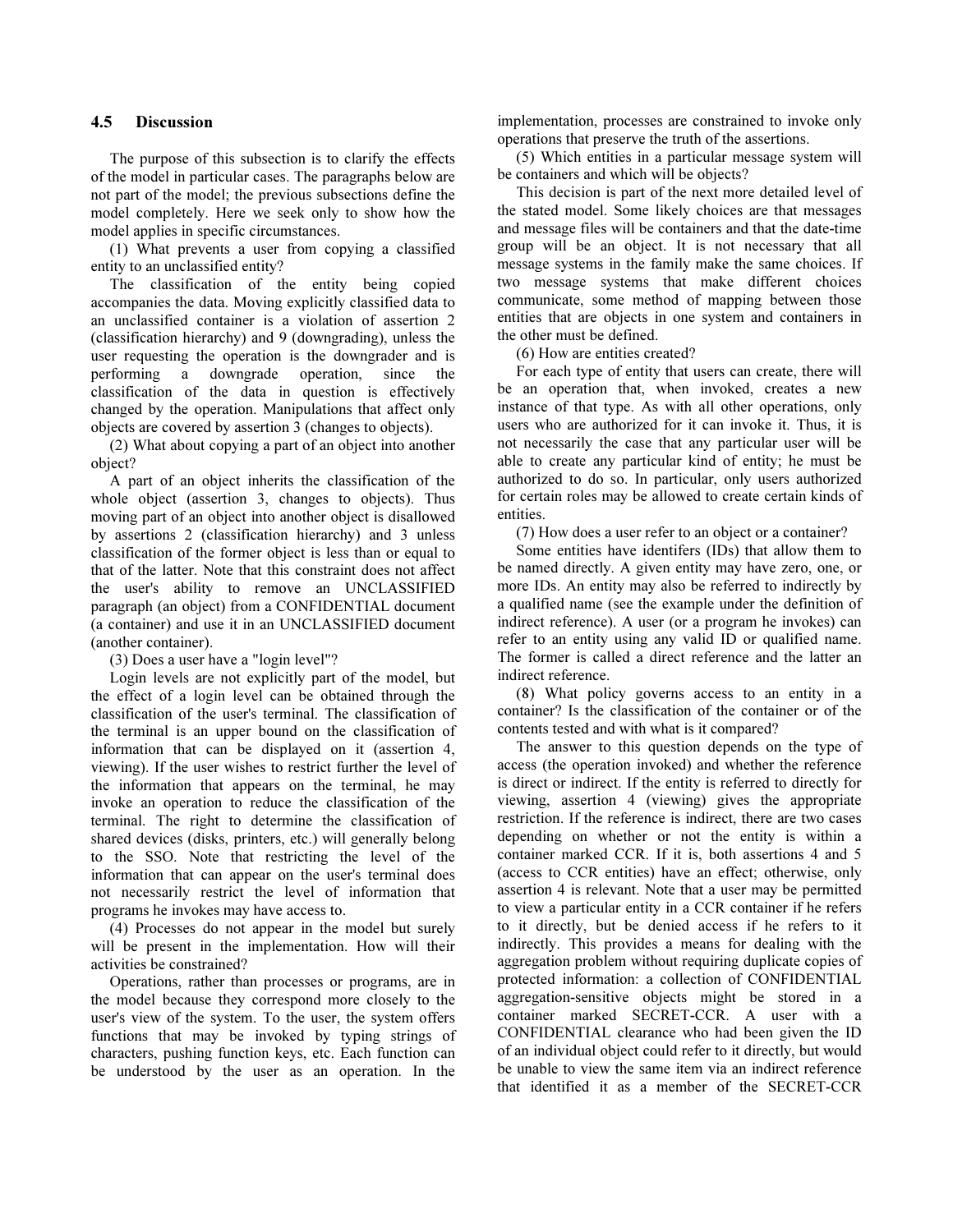container. Assertion 1 (authorization) always requires that the user (or his role) be in the access set for the entityoperation pair specified.

(9) Is there anything in the system that is not (or is not part of or a name for) an entity or a user?

From the user's point of view, no. There may be structures in the implementation that the user is unaware of and would be difficult to assign a legitimate classification to (such as internal operating system queues, perhaps). Anything the user can create, display, or modify, however, must be (or be part of or a name for) an entity or a user.

(10) What are the relationships among a user, an operation he invokes, and programs that the operation may invoke on his behalf?. For example, what privileges do the programs inherit, how is it determined whether a given invocation is allowed under the security policy?

A user has a clearance recorded in the system. When a user invokes an operation on an entity, his clearance and role, the appropriate device classifications, and the classification, CCR mark, and access set for that entity determine whether the operation is permitted. The user's ID or current role must be paired with the specified operation in the access set of the entity in question (assertion 1, authorization). If the operation allows information to be viewed via a given device, then the user's clearance and the classification of the output device must equal or exceed the classification of the information (assertion 4, viewing). Similarly, other security assertions must not be violated by the programs invoked as part of the requested operation.

(11) There are no integrity levels or controls defined in the model. What prevents accidental/malicious modification of sensitive data?

The reasons for omitting integrity levels have been discussed separately [15]. Modifications of clearances, classifications, and role sets are covered in the given set of assertions. To alter data, a user must invoke an operation; assertion 1 (authorization) requires that the user be authorized to invoke that operation. In the future, specific cases may be treated in additional assertions similar to assertion 10 (releasing).

# 5 Formalizing the MMS Security Model

To provide a firm foundation for proofs about the security properties of a system specification or implementation, a formal statement of its security model is needed. This section presents a formal model that corresponds to the informal MMS security model. It serves three purposes: (1) it is an example of how an informal model of a system's security requirements can be made formal; (2) being abstract, it can be interpreted by others for different but related applications; and (3) it is a basis for proofs about particular message system specifications and implementations.

The MMS security model comprises fifteen definitions, a one-paragraph description of MMS operation, four assumptions about user behavior, and ten assertions that hold for the MMS. We focus on formalizing the ten assertions only, although in doing so, some notation is required to define formal entities that correspond to those discussed informally in the fifteen definitions. Below, the assertions are explicated formally in definition (2) concerning system states and definitions (5) through (11) concerning the system transform. Although the correctness of the explication cannot be proven, we discuss the correspondence between the formalism and the informal model briefly following the explication.

Each MMS family member can be modeled as an automaton with inputs, an internal state, and outputs. The inputs correspond to the commands users give to the system. Because this is a security model, we are principally concerned with modeling the categories of inputs that affect system security. The internal state of the automaton corresponds to the information currently stored in the message system--messages, message files, classifications, access sets, and so on. Output from the automaton consists of command responses--the things that users view or obtain in response to particular requests. These may include entities, classification labels, IDs, and so on. We model output as a set of distinguished entities; although output is treated as part of the internal state, it represents that part that is directly visible to users. Some commands cause a state change that affects the output set, others may cause a change of state without changing the output set, and still others {particularly commands that do not satisfy the security assertions) cause no state change at all. A history of the system is a particular sequence of inputs and states.

### 5.1 Formal Model

We assume the existence of a set of possible users and a set of possible entities. Given these sets we define system state and the notion of a secure state. Next, we define system and history and introduce constraints on the transform that moves a system from one state to another. A system whose transform meets all these constraints is said to be transform secure. Finally, the notions of secure history and secure system are defined.

The structure of the formal model is intended to simplify its application to defining preconditions and postconditions for system operations. To make explicit the entities that a given operation may change, we define the concept of potential modification based, in part, on the work of Popek and Farber [20]. Potential modification is similar to strong dependency, developed by Cohen [6].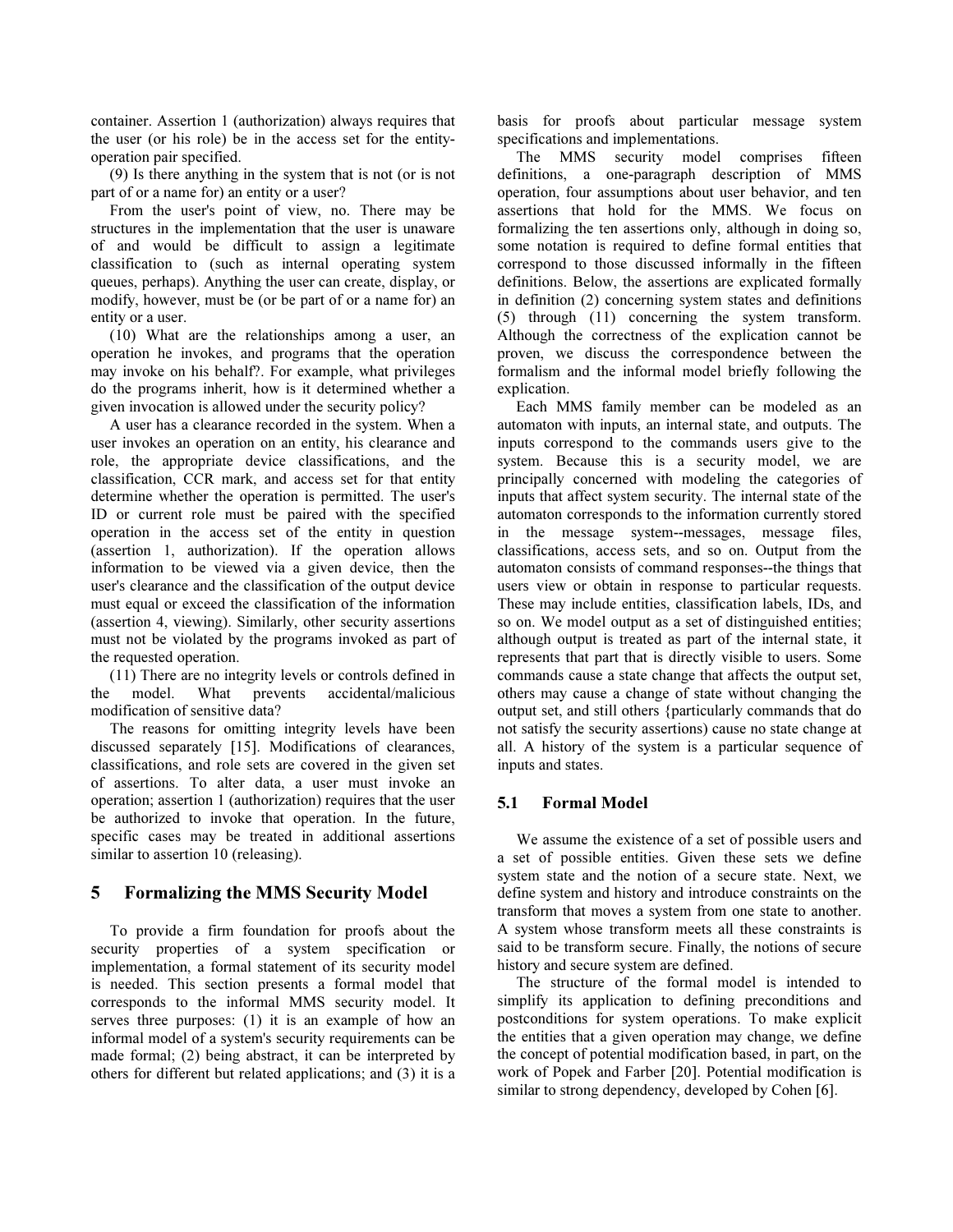#### 5.1.1 System State

In this section we define what it is to be a system state and what it is for a system state to be secure. We assume the existence of the following sets.

- OP is a set of operations.
- L is a set of security levels.  $\geq$  is a partial order on L such that  $(L, \geq)$  is a lattice.
- $UI$  is a set of userID's.
- RL is a set of user roles.
- US is a set of users. For all  $u \in US$ ,  $CU(u) \in L$  is the clearance of u,  $R(u) \subseteq RL$  is the set of authorized roles for u, and  $RO(u) \subseteq RL$  is the current role set for user u.
- RF is a set of references. This set is partitioned into a set, DR, of direct references and a set, IR, of indirect references. Although the exact nature of these references is unimportant, we assume that the direct references can be ordered by the integers. In this model we treat each direct reference as a unary sequence consisting of a single integer, for example, <17>. Each indirect reference is treated as a finite sequence of two or more integers, for example,  $\langle n_l \rangle$ ,...,  $n_m$ , where  $\langle n_l \rangle$  is a direct reference.
- VS is a set of strings (bit or character). These strings serve primarily as entity values (e.g., file or message contents).
- TY is a set of message system data types that includes "DM" for draft messages and "RM" for released messages.
- ES is a set of entities. For all  $e \in ES$  CE(e)  $\in L$  is the classification of e.  $AS(e) \subseteq (UI \cup RL) \times OP \times N$  is a set of triples that compose the access set of  $e$ . (*u*, *op*, *k*)  $\in AS(e)$  iff u is a userID or user role authorized to perform operation op with a reference to e as op's kth parameter.  $T(e) \in TY$  is the type of entity  $e$ .  $V(e) \in VS$ is the value of entity e. If  $T(e) = DM$  or  $T(e) = RM$ , then  $V(e)$  includes a releaser field  $RE(e)$ , which if nonempty, contains a userID. ES contains as a subset the set of entities that are containers. For any entity  $e$ in this set  $H(e) = \langle e_1, \dots, e_n \rangle$  where entity  $e_i$  is the *i*th entity contained in  $e$ .  $CCR(e)$  is *true* iff  $e$  is marked *CCR*, else *false*. If  $T(e_1) = T(e_2)$  then  $e_1$  and  $e_2$  are both containers or both objects. The set  $O$  of output devices

is a subset of the set of containers<sup>6</sup>. Elements  $o \in \theta$ serve as the domain of two further functions.  $D(\rho)$  is a set of ordered pairs  $\{(x_1, y_1), (x_2, y_2), \dots, (x_n, y_n)\}\$ where each  $y_i$  is displayed on o. Each  $x_i$  is either a user or an entity, and the corresponding  $y_i$  is either a reference, a userID, or the result of applying one of the above functions to  $x_i$ <sup>7</sup> We require that  $(x, V(x)) \in D(o)$  $\Rightarrow x \in H(o)^8$  $CD(o)$  gives the maximum classification of information that may be displayed on o. This allows  $CE(o)$  to be used as the current upper limit of the classification of information to be displayed by the output device, so that users can restrict the classification of output to be less than the maximum level permitted.

A state maps a subset of userIDs and references (intuitively, those that exist in the state in question) to elements of US and ES that represent their corresponding properties. A state also maps a subset of userIDs that "exist" into references that correspond to output devices (intuitively, these users are logged on to the specified devices). To this end we define three mappings. An id function,  $U$ , is a one-to-one mapping from a (possibly improper) subset of  $UI$  into  $US$ . A reference function,  $E$ , is a mapping from a (possibly improper) subset of  $RF$  into ES such that for all  $n \geq 2$ ,  $E(\langle i_1, ..., i_n \rangle) = e$  iff  $E(\langle i_1 \rangle)$ ,...,  $i_{n-1}$  >  $) = e^*$  where  $e^*$  is a container such that e is the *i<sub>n</sub>*th element of  $H(e^*)$ . For any reference *r*, if  $E(r) = e$ , we say that r is a reference to  $e$  (relative to  $E$ ). A login function, LO, is a one-to-one mapping from a (possibly improper) subset of  $UI$  into  $RF$ .

Given a reference function, E, each indirect reference of the form  $\langle n_0, ..., n_m \rangle$  to an entity  $e_m$  corresponds to a path of entities  $\langle e_0, ..., e_m \rangle$  such that each  $e_i \in rng(E), e_0$ is denoted by the direct reference  $\langle n_0 \rangle$ , and for all positive integers  $i \leq m$ ,  $e_i$  is the  $n_i$ th entity in container  $e_{i-l}$ . Such an indirect reference is said to be *based* on each entity  $e_j$  where  $0 \le j \le m$ .

 $6$  In implementations, some kinds of output "disappear" from the system state (e.g., information sent to a printer or a telecommunications port) while others persist (e.g., information displayed on the screen of a terminal, which a user may later refer to and modify). In the formalization, we do not distinguish between these types; both are intended to be covered by  $O$ .

Both the item and what is displayed must be specified so that, for example, cases in which two entities have identical values but different security levels can be distinguished.

<sup>&</sup>lt;sup>8</sup> We extend the set theoretic notions of membership and intersection to apply to tuples in the obvious sense.

The condition that LO is a function reflects an assumption that a user cannot be on two terminals at the same time. We also assume that a user's output is directed to the terminal he is on. These assumptions are merely for ease of exposition and are not an essential part of the model. One way to appropriately restrict output that is not directed to the user's terminal would be to consider a user logged in on a device when he directs output to it.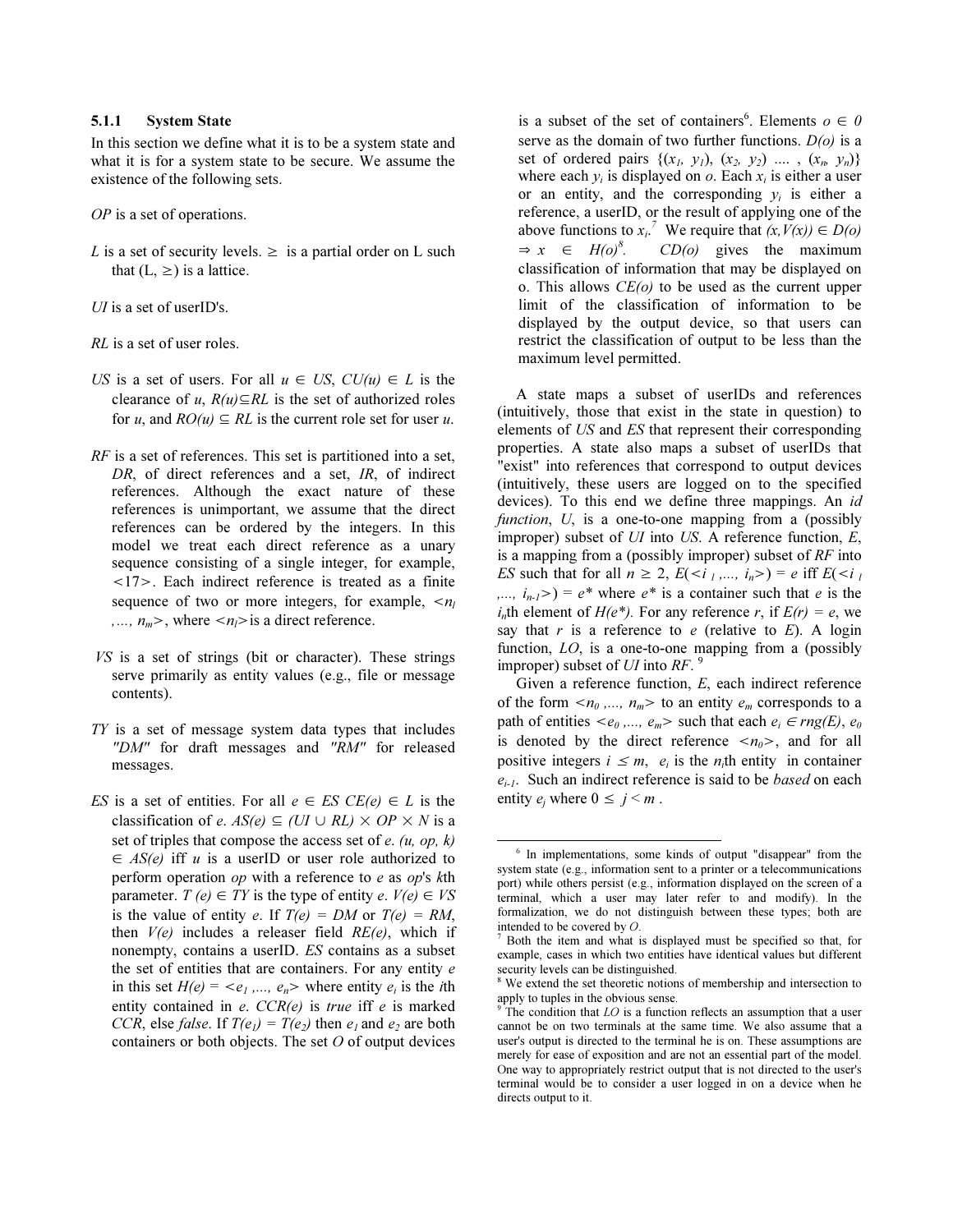Definition 1. A system state, s, is an ordered triple<sup>10</sup>  $(U, E, LO)$  where U is an id function, E is a reference function, and LO is a login function such that  $dom(LO) \subseteq$  $dom(U)$  and  $rng(LO) \subseteq dom(E\cap (RF\times O))$ . We also require that if  $o\in rng(E) \cap O$  and  $(x, y) \in D(o)$ , then  $x \in$  $rng(E)$  ∪  $rng(U)$  to assure that only information about users and entities that "exist" in the current state can actually be displayed, and that for any reference  $r, (x, r) \in$  $D(o) \Rightarrow E(r) = x$ . Finally, we require that  $E(LO(u_1)) =$  $E(LO(u_2)) \Rightarrow u_1 = u_2$  to prevent two users from being logged in simultaneously on the same terminal.

Given a system state  $s = (U, E, LO)$ , we abbreviate  $E(r)$  by  $r_s$ ,  $U(u)$  by  $u_s$ , and  $E(LO(u))$  by  $\hat{u}_s$ .

Definition 2. A state s is secure if  $\forall x, y \in rng(E)$ ,  $\forall o \in O$   $\cap$  rng(E),  $\forall w \in dom(LO)$ , and  $\forall u$  $\in rng(U):$  $x \in H(y) \Rightarrow CE(x) \leq CE(y),$ 

 $x \in H(\hat{w}_s) \Rightarrow CU(w_s) \geq CE(x),$  $(x, V(x)) \in D(o) \Rightarrow (x, CE(x)) \in D(o),$  $RO(u) \subseteq R(u)$ , and  $CD(o) \geq CE(o).$ 

#### 5.1.2 Secure System

1

 In this section we define what a system is and what it is for a system to be secure.

Definition 3. A system  $\Sigma$  is a 4-tuple (*I,S, s<sub>0</sub>, T*) where  $I$  is the set of well-formed system requests, where each request  $i \in I$  is of the form  $\langle op, x_i, x_2, ..., x_n \rangle$  where each  $x_i \in RF \cup UI \cup VS$  and  $op \in OP$ ;

S is the set of possible system states;

 $s_0$  designates a special state called the initial state; and T is the *system transform*, that is, a function from  $UI \times$  $I \times S$  into S.

Definition 4. A history,  $\Pi$ , of a system is a function from the set of nonnegative integers N to  $UI \times I \times S$  such that (1) the third element of  $\Pi(0)$  is  $s_0$ , and (2) for all  $n \in$ N, if  $\Pi(n) = (u, i, s)$  and  $\Pi(n + 1) = (u^*, i^*, s^*)$ , then  $T(u, t)$ i,  $s = s^*$ .

Before defining what it means for an operation to potentially modify a reference<sup>11</sup>, we notice that a reference function  $E$ , and  $a$  fortiori a state  $s$ , induces a set of functions defined on references that are counterparts to the set of functions introduced above that are defined on entities. For example, there is a function, call it  $V_s$ , such that  $V_s(r) = V(r_s)$ . Similarly, there is a counterpart predicate, call it  $H_s$ , such that  $H_s < r, r^l, ..., r^n >$  iff  $H(r_s) =$  $\langle r, r_s^{\prime}, ..., r_s^{\prime\prime}\rangle$ . Each counterpart is the user-visible version of the corresponding entity function. We call these referential counterparts and use them to define what it means for two states to be equivalent except for a set of references.<sup>12</sup>

State  $s = (U, E, LO)$  and  $s^* = (U^*, E^*, LO^*)$  are equivalent except for some set of references  $\rho$  iff (1)  $U =$  $U^*$ , (2)  $LO = LO^*$ , (3)  $dom(E) = dom(E^*)$ , (4) for any entity function F except V,  $F_s = F_{s*}$ , and (5) for any reference  $r \in dom(E) - \rho$ ,  $V_s(r) = V_{s^*}(r)$ .

We now define potential modification as follows:

u, i, s potentially modify r iff  $\exists s_1, s_1 \in s_1$  is equivalent to s except possibly for some set of references and  $T(u, i, j)$  $s_1$ ) =  $s^*$ <sub>1</sub> and for some entity function F,

 $F(r_{s_1}) \neq F(r_{s_1^*})$ .<sup>13</sup>

 $\overline{a}$ 

Call y a *contributing factor* in such a case iff  $y = r$  or  $\exists$  $s_1$  as above and  $s_2$ ,  $s^*_{2}$ :  $s_1$  and  $s_2$  are equivalent except for {*y*} and  $T(u, i, s_2) = s_{2}^{*}$  and  $F(r_{s_2}^{*}) \neq F(r_{s_1}^{*})$ .

That is,  $u$ ,  $i$ ,  $s$  potentially modifies  $r$  if there is some (second) state that may differ from s in the values of some entities, and  $T$  maps  $u$ ,  $i$ , and this state into a third state in which some entity function  $F$  (value, containment, access set, etc.) on  $r$  differs from the second state. The contributing factors are  $r$  and those entities whose values affect the final  $F(r)$ .

For each referential counterpart and each function defined on users, we posit a unique operation that changes an existing entity or user with respect to that function. For example, an operation set  $AS(r, new\_access_set)$  is the only operation that affects r's access set, and it has no other user-visible effect. Further, if the transition is, for example, from state s to state  $s^*$ ,  $AS_{s^*}(r)$  is new access set if new access set is a character string and  $V_s$ (new access set) if new access set is an entity reference. Changes to the domain of  $E$  or  $U$  (creation or deletion of entities or users) are also assumed to occur only by explicit request. The formal release operation defined below is the single exception to this assumption

<sup>&</sup>lt;sup>10</sup> State is defined as a tuple, rather than as a set of functions, because two states whose elements have the same values are in fact identical, while two entities for which the defined functions return the same values may in fact be different (e.g., two copies of the same citation).

<sup>&</sup>lt;sup>11</sup> The version of the paper published in ACM TOCS incorrectly had "entity" in place of "reference" at this point. The definition of "potential modification" was given correctly, however.

<sup>&</sup>lt;sup>12</sup> We could have developed the entire formal model in terms of referential counterparts, but preferred the simplicity of functions to

working with the predicate  $H_s$ .<br><sup>13</sup> This covers cases of creation (and deletion) since  $F(r_{s_1})$  will be undefined and  $F(r_{s_1})$  will be defined (although possibly empty).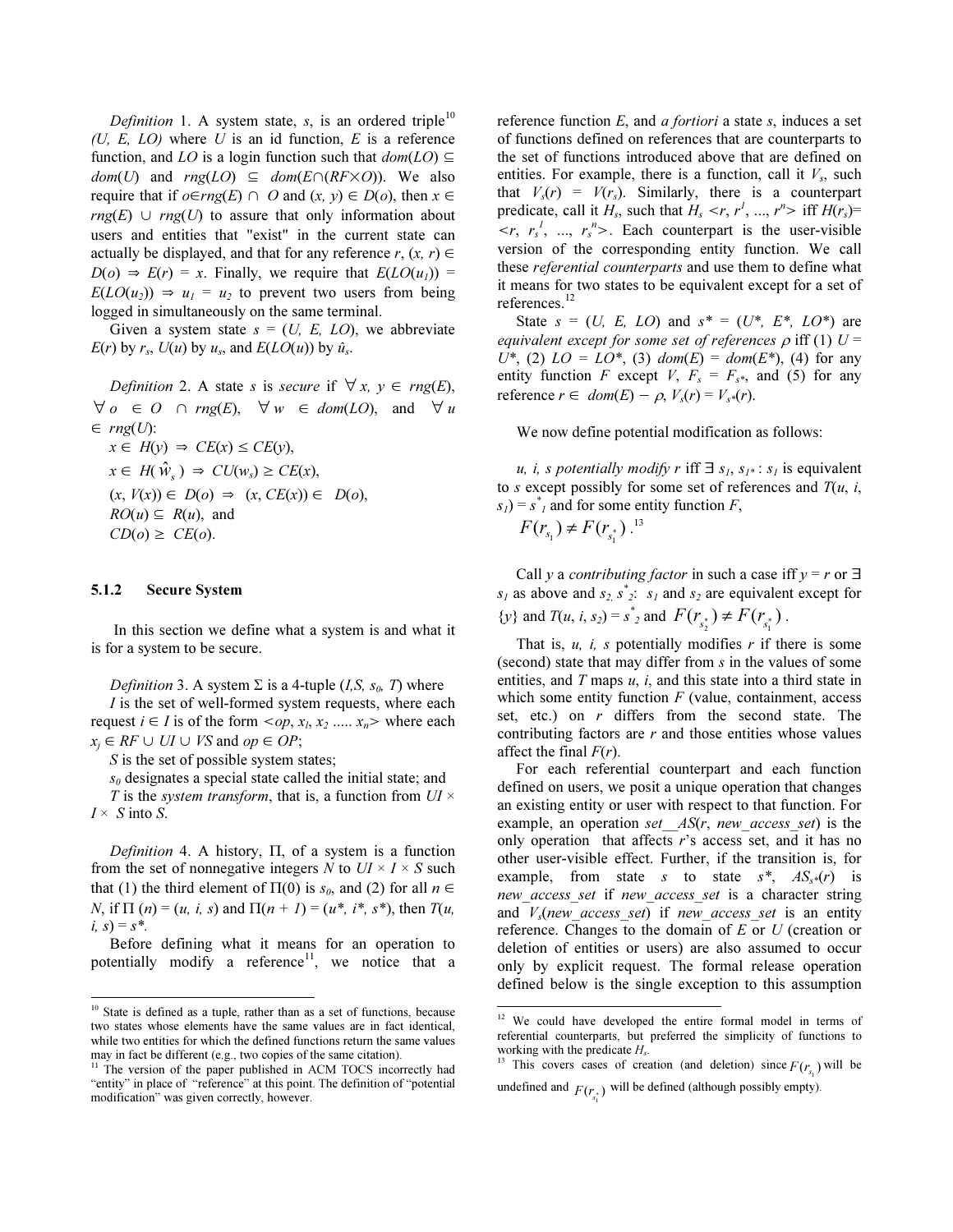(besides  $delete(r)$  and possibly,  $create(r)$ ); it changes the type of  $r$  and, potentially, the releaser field of  $r$ 's value as well.

The exact nature of these operations is unimportant since these assumptions are included solely for ease of exposition. Their purpose is not to rule out implementation commands that affect different parts of entities, but to eliminate the problem of unspecified side effects in the formal model (e.g., permission to view a message marked CCR is not permission to clear the CCR mark). Implementation commands that can alter more than a single part of a single entity correspond to a sequence of formal operations. For a given implementation, this correspondence is determined by the semantics of the implementation command language. Once this correspondence has been determined, so that the security-relevant effects of each user command are clear, I can be replaced by the set of implementation commands with access sets also changed accordingly. Nevertheless, prudence dictates that modifications (e.g., changing a user's clearance) that can be made only by the *security* officer, be restricted so that there is only a single command that performs them in any implementation.

The following constraints on the system transform lead to the definition of a secure history and a secure system. Where quantification is not explicit below, universal quantification is assumed.

Definition 5. A transform T is access secure iff  $\forall u$ , i, s, s\*:  $T(u, i, s) = s^*$ ,  $[ (op \in i \cap OP \text{ and } r_k \in i \cap RF ) \Rightarrow ( (u,$ *op*,  $k$ ) ∈  $AS(E(r_k))$  or  $\exists$   $l$  ∈  $RO(u_s)$ , and  $(l, op, k)$  $\in AS(E(r_k)))$ ] or  $s=s^*$ . <sup>14</sup>

Definition 6. A transform T is copy secure iff  $\forall u$ , i, s, s\*:  $T(u, i, s)=s$ , x is potentially modified with y as a contributing factor  $\Rightarrow$   $CE(x_s) \geq CE(y_s)$ .

Definition 7. A transform T is CCR secure iff  $\forall u, i, s$ , s\*:  $T(u, i, s)=s^*, r \in i \cap IR$  is based on y and  $CCR(y)$ and  $z$  is potentially modified with  $r$  as a contributing factor  $\Rightarrow CU(u_s) \geq CE(y)$ .

Definition 8. A transform  $T$  is translation secure iff  $\forall u, i, s, s^* : T(u, i, s) = s^*, x \in DR$  and  $(x_{s^*}, x) \in D(\hat{u}_{s^*})$  $\Rightarrow \exists r \in i \cap RF$ ,  $r_s = x_s$  and (*r* is based on *z* and *CCR(z)*  $\Rightarrow CU(u_s) \geq CE(z)$ .<sup>15</sup>

Definition 9. A transform T is set secure iff  $\forall u, i, s$ , s\*:  $T(u, i, s) = s^*$ , (a)  $\exists o \in dom(E \cap (RF \times O))$ ,  $CD(o_s)$ 

-

 $\neq CD$  ( $o_{s*}$ ) or  $\exists x \in dom(U), CU(x_s) \neq CU(x_s)$  or  $R(x_s)$ ≠ R( $x_s$ \*) ⇒ *security officer* ∈ RO( $u_s$ ); and (b)  $x \in dom(U)$  and  $RO(x_s) \neq RO(x_{s^*}) \Rightarrow u_s = x_s$  or security officer  $\in RO(u_s)$ .

Definition 10. A transform  $T$  is downgrade secure iff  $\forall u, i, s, s^*: T(u, i, s)=s^*, x \in dom(E-(RF\times{\hat{u}_s}))$  and  $CE(x_s)$  >  $CE(x_{s^*}) \Rightarrow downward \in RO(u_s)$ .

Definition 11. A transform T is release secure iff  $\forall u$ , i, s, s\*:  $T(u, i, s) = s^*$ ,  $(T(x_s) = RM \Rightarrow T(x_{s^*}) = RM$  and  $RE(x<sub>s</sub>*)=RE(x<sub>s</sub>)$  and  $(T(x<sub>s</sub>)\neq RM$  and  $T(x<sub>s</sub>*)=RM \Rightarrow$  $RE(x<sub>s</sub>*)=u, \exists r: r<sub>s</sub>=x<sub>s</sub>, i$  is the operation  $\leq$ release, r>, releaser  $\in RO(u_s)$  and  $T(x_s) = DM$ .

Definition 12. A transform is transform secure iff it is access secure, copy secure, CCR secure, translation secure, set secure, downgrade secure, and release secure.

Definition 13. A history is secure if all its states are state secure and its transform is transform secure.

Definition 14. A system is *secure* if each of its histories is secure.

### 5.2 Discussion

Perhaps the most basic decision we made in formalizing the MMS model concerns our general conception of a computer system, in particular the relation between a system state and a system. We considered a view where a system state consists of entities and their relations, and where a system adds to this users and user operations on entities. Hence, all restrictions on user properties (in particular, the restriction for all  $u$ ,  $RO(u) \subseteq R(u)$  are included in the definition of a secure system. We chose instead to view the distinction between system states and systems in terms of static as opposed to dynamic properties. Static properties are those that hold for all secure states and, hence, can be checked by examining a state in isolation; *dynamic properties* are those that hold for the relation between secure states and, hence, can be checked only by comparing two or more states. In the view we adopted, all static security properties are included in the definition of a secure state.

To a large extent the choice in conceptualizations is a matter of taste. Bell and LaPadula [4] use the latter, while Feiertag et al. [8] lean to the former. By minimizing the notion of a secure state, the former view makes the Basic Security Theorem shorter. The deciding factor in our adopting the latter view is that it makes it impossible for a system to undergo a security-relevant change without undergoing a change in state.

Principal difficulties we encountered in formalizing the MMS security model were in representing "copy" and "view," system output, and the notion of an authorized operation. Assertion 3 (changes to objects) in the informal model requires formal semantics to reflect the movement of information between entities, while assertion 4

<sup>&</sup>lt;sup>14</sup> For simplicity we disregard error messages in the formalism. In an implementation we assume that if an unauthorized operation is attempted, an appropriate error message will be produced in the next state.

<sup>&</sup>lt;sup>15</sup> Strictly speaking, references can be written to an entity without violating translation secure only if they are not displayed. A practical implementation that satisfies the spirit of this policy is to permit the writing of references to an entity but only on the condition that the reference could have been displayed without violating translation secure.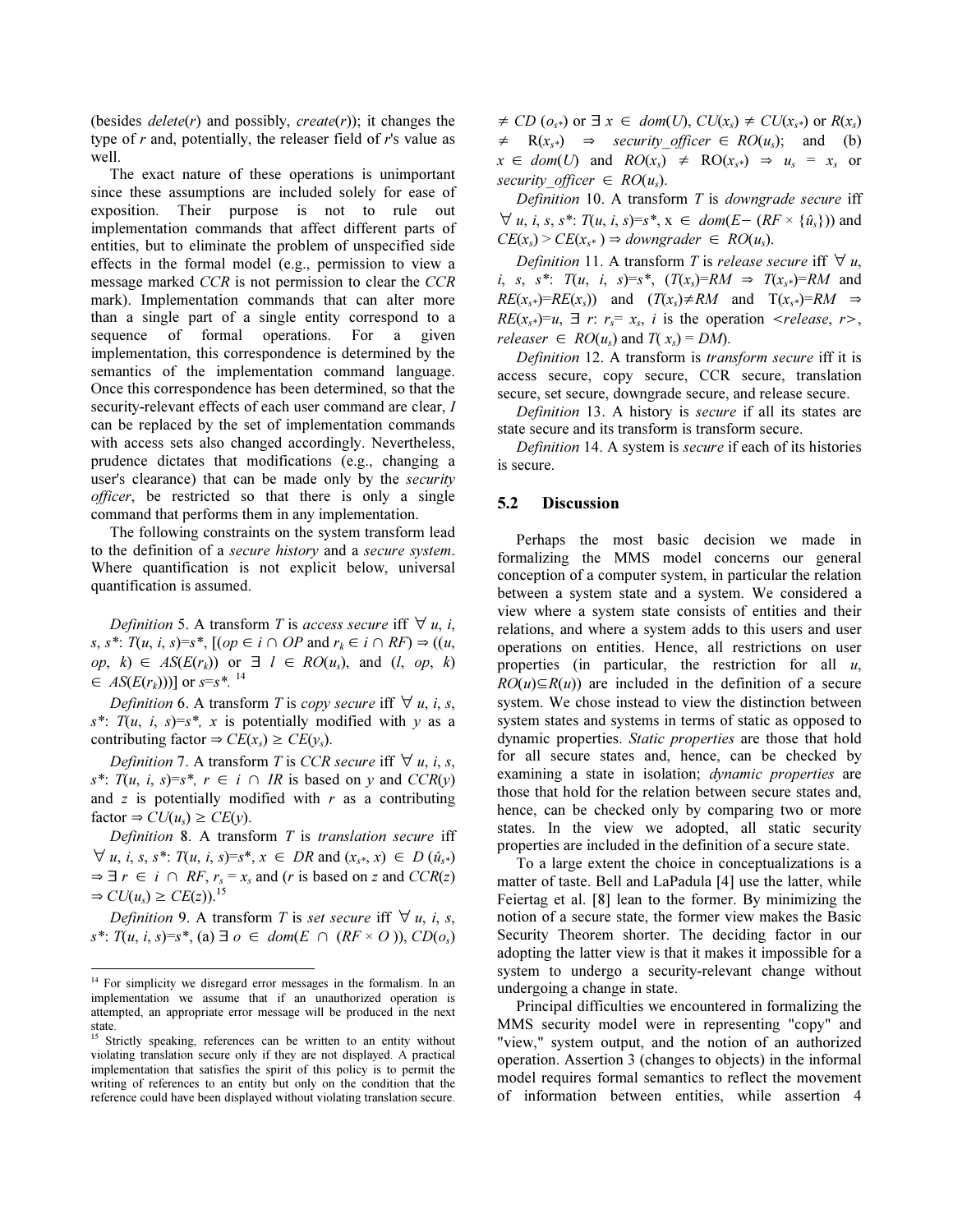(viewing) requires formal semantics to reflect making an entity visible to a user. Assertion 5 (accessing CCR entities) now addresses both copying and viewing. The semantics for "copy," embodied in the definitions of "potential modification" and "contributing factor," are based on a broad interpretation of "copy." Information is considered to be copied, not only if it is directly moved from one entity to another, but also if it contributes to the potential modification of some other entity. For example, if an operation scans message file A and copies messages selected by a filter F to message file B, both A and F contribute to the potential modification of B (and are therefore subject to the constraints imposed by copy secure and CCR secure), even if both A and F are empty. The semantics for "view" are straightforward: a thing is viewed if an operation makes it a member of an output container. In light of these considerations, we have used "access" instead of "view" in assertion 5.

In the formalization, system output is interpreted as a set of containers; other entities, parts of entities, references, and classifications that are made visible to a user are interpreted as being copied to his output container. We assume that in any implementation the classifications displayed appear close to the entities (or parts) they correspond to, but we have not formalized this assumption. References are explicitly included as a part of output because the same operation applied to the same entities can yield different results, depending on how the entities are referenced. This leads to the constraint (translation secure) on operations that produce as output direct references that are translations of indirect ones. To enforce this constraint, the system must recognize references as a particular kind of output.

Formalizing the concept of an authorized operation is difficult because the semantics of authorized operations are unspecified. Our definition of access secure requires that, if an operation changes the system state (beyond producing an error message as output), then for each entity in the set of operands the user or role, operation, and operand index must appear in the access set. Unauthorized operations must not alter the system state except to report that they are erroneous.

# 5.3 Correspondence to the Informal Model

Assertions (2), (4), and (7) of the informal model, concerning classification hierarchy, viewing, and labeling, are incorporated in the formal definition of secure state. They correspond respectively to the first three conditions a secure state must satisfy; the last two conditions require that each user's current role set must be a subset of his authorized role set and that the current security level of each output device must be dominated by its maximum allowed level. These last two conditions are implicit in the informal model.

The remaining assertions of the informal model have been translated into constraints on the system transform. Assertion (1) {authorization) corresponds directly to access secure, assertion (6) to translation secure, and assertions (8)-(10) (setting, downgrading, and releasing) correspond respectively to set secure, downgrade secure, and release secure. Set secure restricts the permission to set device classifications and user role sets to security officers and restricts permission to set a user's current role to himself or a security officer. Downgrade secure contains an exception for  $\hat{u}_s$ , so that a user is not prohibited from lowering the current level of his output device. The formal statement of release secure makes explicit the requirement that, once released, a message cannot have its type or releaser field altered.

Assertions (3) and (5) correspond to *copy secure* and CCR secure. The definition of copy secure actually covers parts of both assertion 3 and assertion 4 because output devices are treated as containers. So, if entity  $x$  receives information from an object y,  $CE(x) \geq CE(y)$  (assertion 3), and if an output container  $o$  receives information from entity x,  $CE(o) \geq CE(x)$  (assertion 4). CCR secure corresponds to assertion 5, under the interpretation that having access to an entity is significant only if that entity is a contributing factor in the potential modification of another entity.

### 5.4 Storage Channels

Because we have defined potential modification and contributing factor in terms of changes only to entities, the constraints imposed by copy secure and CCR secure do not apply to changes made to functions defined on users (clearance, role set, and current role). Thus, there is the potential for information to be transferred from a higher level to a lower one through these functions. However, changes to user clearances and role sets are controlled by set secure; the normal user can change only his current role set, and this provides a channel of very limited bandwidth.

Among entities, one class of storage channel remains. Consider two entities with the same classification. The model permits an operation to modify an entity function of one entity based on the value of the other entity. Since entity functions other than value (i.e., containment (H), classification, access set, CCR mark, or type) have no classifications, there is nothing in the model to prohibit a user from viewing those functions, even if he is not cleared to see the entity's value. So information might flow from the value of one entity to the access set of another at the same security level and the change in access set could be observed by a user at a lower security level.

Changes in  $H$  offer the greatest opportunity for exploitation, but all of the channels offered by entity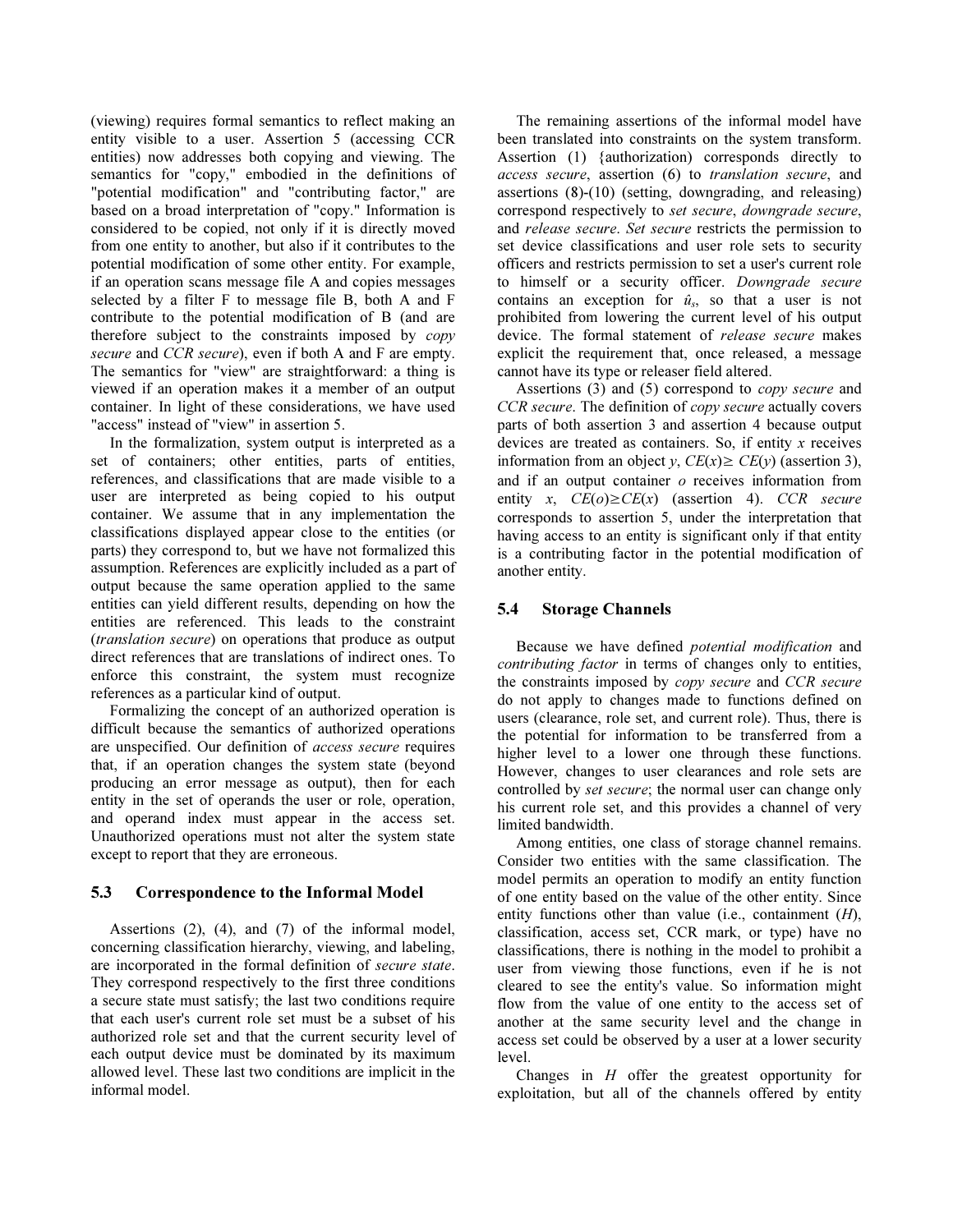functions could be closed by attributing the classification of the entity value to the other entity functions as well. In practice, the semantics of message system commands should restrict these channels sufficiently so that this will be unnecessary. If designers should find the constraints imposed by the present definitions of potential modification and contributing factor too confining, these could be relaxed by restricting their coverage to a subset of the entity functions. The price of such a change would be the increased potential for storage channels using the excluded functions. The bandwidths of potential storage channels cannot be precisely estimated at the abstract level of the formal model, yet it is clear that the value function should never be excluded from the definitions. Of the other entity functions,  $H$  is the most problematic both because message system operations are more likely to alter  $H$  than the other entity functions and because a relatively large amount of information could be encoded in a single change to H.

# 5.5 A Basic Security Theorem for the Formal MMS Security Model

In formalizations where a secure system is a collection of secure states, some feel that a Basic Security Theorem is needed to show the restrictions on system transforms that ensure that a system starting in a secure state will not reach a state that is not secure [4]. Such theorems are of little practical significance, since their proofs do not depend on the particular definition of security provided by the model [18]. Further, in our approach such a theorem is not pressing since the concept of a secure system is defined largely in terms of a secure transform. Nevertheless, we do appeal to the notion of a secure state, and some readers may feel that some form of Basic Security Theorem is needed. Those readers should find it trivial to prove the following analog of the Basic Security Theorem for our definition of a secure state.

THEOREM. Every state of a system  $\Sigma$  is secure if  $s_0$  is secure and T meets the following conditions for all  $u$ ,  $i$ ,  $s$ ,  $s^*$ :  $T(u, i, s) = s^*$  and for all  $x, y \in RF$ ,  $w \in US$ :

- (1)  $x_s \notin H(y_s)$  and  $x_{s^*} \in (y_{s^*}) \Rightarrow CE(x_{s^*}) \leq CE(y_{s^*}).$
- (2)  $x_s \in H(y_s)$  and  $CE(x_{s^*}) \nleq CE(y_{s^*}) \Rightarrow x_{s^*} \notin H(y_{s^*}).$
- (3)  $x_s \notin H(\hat{W}_s)$  and  $x_{s^*} \in H(\hat{W}_{s^*}) \Rightarrow \text{CU}(W_{s^*}) > CE(x_{s^*}).$
- (4)  $x_s \in H(\hat{W}_s)$  and  $CU(w_{s*}) \sim CE(x_{s*}) \Rightarrow x \notin H(\hat{W}_{s*})$ .
- (5)  $(x_s, V(x_s)) \notin \hat{W}_s$  and  $(x_{s^*}, V(x_{s^*})) \in \hat{W}_{s^*} \Rightarrow (x_{s^*}, V(x_s))$  $CE(x,)) \in \hat{W}_{\infty}$
- (6)  $(x_s, V(x_s)) \in \hat{W}_s$  and  $(x_{s^*}, CE(x_{s^*})) \notin \hat{W}_{s^*} \Rightarrow (x_{s^*}, E(x_s))$  $V(x_{s^*})) \notin \hat{W}_{s^*}$
- (7)  $R(w_s) \neq R(w_{s^*})$  or  $RO(w_s) \neq RO(w_{s^*}) \Rightarrow$  $RO(w_{s^*}) \subseteq R(w_{s^*}).$
- (8)  $CE(\hat{W}_{s}) \neq CE(\hat{W}_{s*})$  or  $CD(\hat{W}_{s}) \neq CD(\hat{W}_{s*}) \Rightarrow$

 $CD( $\hat{W}_{\alpha*}$ ) > CE( $\hat{W}_{\alpha*}$ ).$ 

Together,  $(1)$ – $(8)$  are necessary and sufficient conditions for every state of a system to be secure in any system that does not contain states that are unreachable from  $s_0$ .

# 6 Conclusions

We favor an approach to building secure systems that includes an application-based security model. An instance of such a model and its formalization have been presented. They are intended as examples for others who wish to use this approach. Important aspects of the model are summarized below:

(1) Because it is framed in terms of operations and data objects that the user sees, the model captures the system's security requirements in a way that is understandable to users.

(2) The model defines a hierarchy of entities and references; access to an entity can be controlled based on the path used to refer to it.

(3) Because the model avoids specifying implementation strategies, software developers are free to choose the most effective implementation.

(4) The model and its formalization provide a basis for certifiers to assess the security of the system as a whole.

Simplicity and clarity in the model's statement have been primary goals. The model's statement does not, however, disguise the complexity that is inherent in the application. In this respect, we have striven for a model that is as simple as possible but stops short of distorting the user's view of the system. The work reported here demonstrates the feasibility of defining an applicationbased security model informally and subsequently formalizing it. The security model described has been used almost without change by another message system project [9], and has been adapted for use in document preparation and bibliographic systems [2].

Judgments about the viability of our approach as a whole must await its application in building full-scale systems. This we are pursuing in the development of message system prototypes [11, 12].

#### Acknowledgments

Many individuals contributed to the work reported here. Discussions with David Parnas led to an initial version of the security model. Later revisions of the model were based on reviews by Jon Millen, Stan Wilson, Mark Cornwell, Rob Jacob, Jim Miller, Marv Schaefer,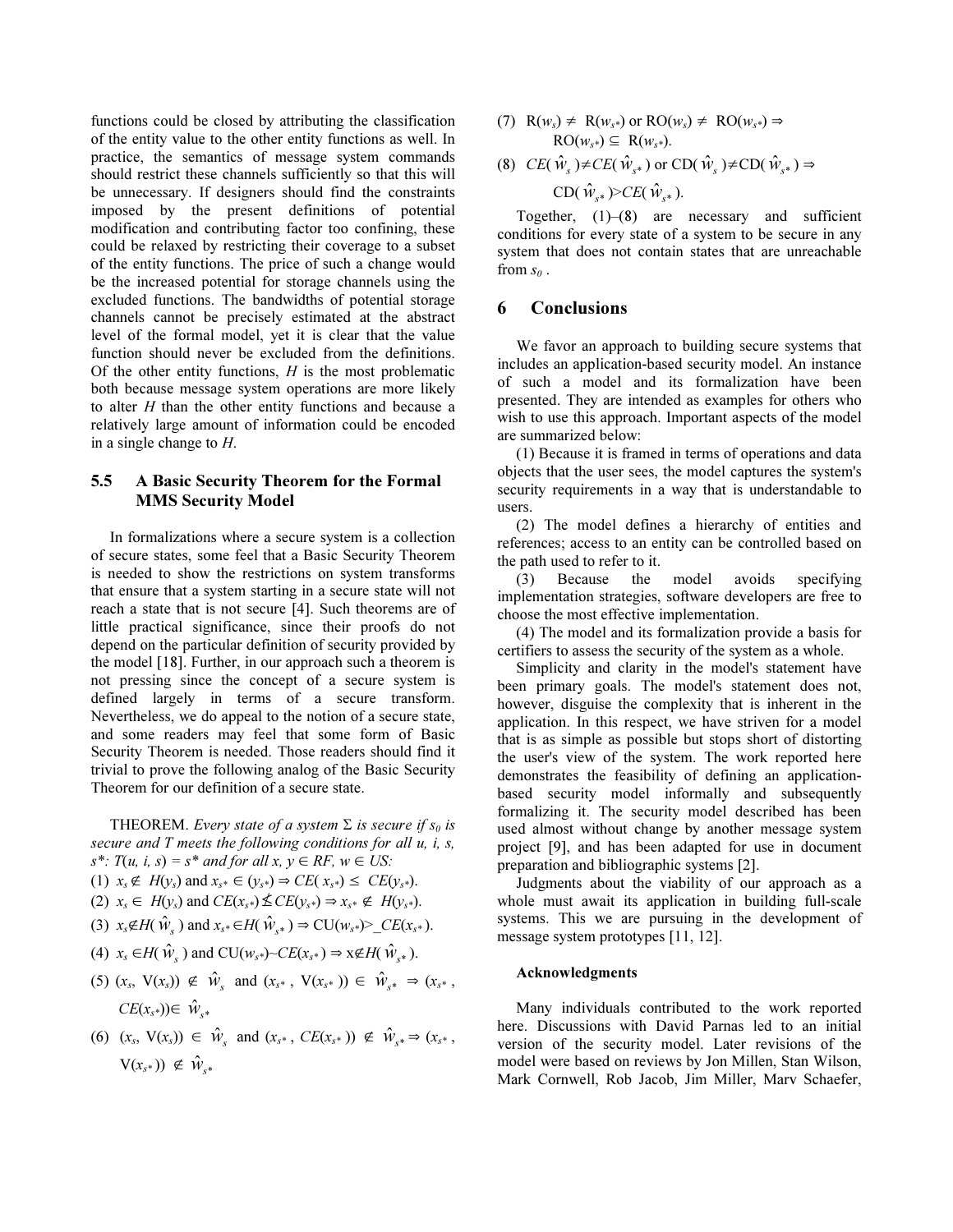and others too numerous to mention. Participants in the 1982 Air Force Summer Study on Multilevel Data Management Security also provided many helpful comments. For providing the funding that allows us to continue our work, we are grateful to H. O. Lubbes of the Naval Electronic Systems Command and to the Office of Naval Research.

# References

- 1. AMES, S.R., JR., AND OESTRE1CHER, D.R. Design of a message processing system for a multilevel secure environment. In Proceedings of the AFIPS 1978 National Computer Conference (June 5-8), Vol. 47. AFIPS Press, Reston, Va., 765-771.
- 2. Air Force Studies Board. Multilevel Data Management Security. Commission on Engineering and Technical Systems, National Research Council, National Academy Press, Washington, D.C., 1983.
- 3. BELL, D.E. Secure computer systems: A refinement of the mathematical model. MTR-2547, Vol. III, MITRE Corp., Bedford, Mass., Apr. 1974, 30-31. Available as NTIS AD 780 528.
- 4. BELL, D.E., AND LAPADULA, L.J. Secure computer system: Unified exposition and Multics interpretation. MTR-2997, MITRE Corp., Bedford, Mass., Mar 1976. Available as NTIS ADA 023 588.
- 5. BIBA, K.J. Integrity considerations for secure computer systems. ESD-TR-76-372, ESD/AFSC. Hanscom AFB, Bedford, MA, Apr. 1977 (available as MITRE MTR-3153, NTIS AD A039324).
- 6. COHEN, E. Information transmission in computational systems. In Proceedings of the 6th ACM Symposium on Operating Systems Principles, West Lafayette, Ind. ACM SIGOPS Oper. Syst. Rev 11, 5, (Nov. 1977), 133-139.
- 7. DENNING, D.E. A lattice model of secure information flow. Commun ACM 19, 5 (May 1976), 236-243.
- 8. FEIERTAG, R.J., LEVITT, K.N., AND ROBINSON, L. Proving multilevel security of a system design. In Proceedings of the 6th ACM Symposium on Operating Systems Principles, West Lafayette, Ind. ACM SIGOPS Oper. Syst. Rev. 11, 5 (Nov. 1977), 57-65.
- 9. FORSDICK, H.C., AND THOMAS, R.H. The design of a Diamond--A distributed multimedia document system. BBN Rep. 5204, Bolt, Beranek, and Newman, Cambridge, Mass., Oct. 1982.
- 10. HEITMEYER, C.L., AND WILSON, S.H. Military message systems: Current status and future directions. IEEE Trans. Commun., COM-28, 9, (Sept. 1980), 1645-1654.
- 11. HEITMEYER, C.L., LANDWEHR, C.E., AND CORNWELL, M.R. The use of quick prototypes in the secure military message systems project. ACM SIGSOFT Softw. Eng. Notes 7, 5 (Dec. 1982), 85-87.
- 12. HEITMEYER, C.L., AND LANDWEHR, C.E. Designing secure message systems: The Military Message Systems (MMS) project. In Proceedings of the IFIP 6.5 Working Conference on Computer-Based Message Services (Nottingham, U.K., May 1984) Elsevier North-Holland, New York, pp. 245-255.
- 13. LANDWEHR, C.E. Assertions for verification of multilevel secure military message systems. ACM SIGSOFT Softw. Eng. Notes 5, 3 (July 1980), 46-47.
- 14. LANDWEHR, C.E. Formal models for computer security. ACM Comput. Surv. 13, 3 (Sept. 1981), 247-278.
- 15. LANDWEHR, C.E. What security levels are for and why integrity levels are unnecessary. NRL Tech. Memo 7590- 308:CL:uni, Naval Research Laboratory, Washington, D.C., Feb. 1982.
- 16. LANDWEHR, C. E., AND HEITMEYER, C.L. Military message systems: Requirements and security model. NRL Memo. Rep. 4925, Naval Research Laboratory, Washington, D.C., Sept. 1982. Available as NTIS ADA 119 960.
- 17. MCCAULEY, E.J., AND P.J. DRONGOWSKI. KSOS--The design o f a secure operating system. In Proceedings of the AFIPS 1979 National Computer Conference (June 4-7), Vol. 48. AFIPS Press, Reston, Va., 345-353.
- 18. MCLEAN, J. A comment on the basic security theorem of Bell and LaPadula. Inf. Proc. Lett., Elsevier North-Holland, New York, 1984, to be published.
- 19. MOOERS, C.D. The HERMES guide. BBN Rep. 4995, Bolt, Beranek, and Newman, Cambridge, Mass., Aug. 1982.
- 20. POPEK, G.J., AND FARBER, D.A. A model for verification of data security in operating systems. Commun. ACM 21, 9 (Sept. 1978), 737-749.
- 21.ROTHENBERG, J. SIGMA message service: Reference manual, Version 2.3, Rep. ISI/TM-78-11.2, USC/Inform. Sci. Inst., Marina del Rey, Calif., June 1979. Available as NTIS ADA 072 840.
- 22. STOTZ, R., TUGENDER, R., AND WILCZYNSKI, D. SIGMA--An interactive message service for the military message experiment. In Proceedings of the AFIPS 1979 National Computer Confer-ence, (June 4-7, 1979), Vol. 48. AFIPS Press, Reston, Va. pp. 855-861.
- 23. WILSON, S.H., GOODWIN, N.C., BERSOFF, E.H., AND THOMAS, N.M., III. Military message experiment--Vol. I executive summary. NRL Rep. 4454, Naval Research Laboratory, Washington, D.C., Mar. 1982. Available as NTIS ADA 112 789.